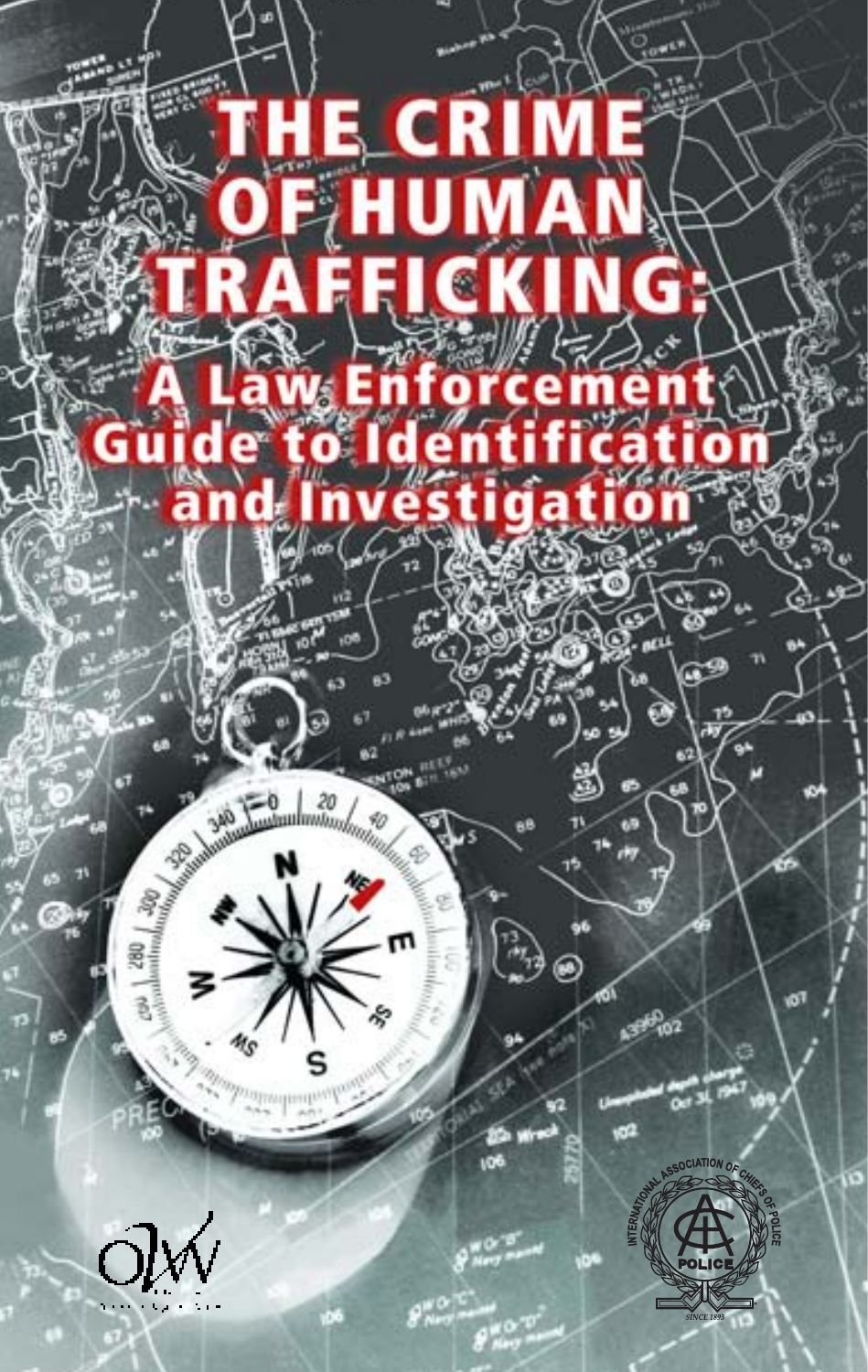

This project was supported by Grant No. 97-WT-VX-K003 awarded by the Office on Violence Against Women, U.S. Department of Justice. The opinions, findings, conclusions, and recommendations expressed in this publication/program/exhibition are those of the author(s) and do not necessarily reflect the views of the Department of Justice, Office on Violence Against Women.

 $-40$ 

114

116

58

5 FN2+1/G6H

41°06.90

71°43.02'

65

72

63

 $<sub>60</sub>$ </sub>

Œ

51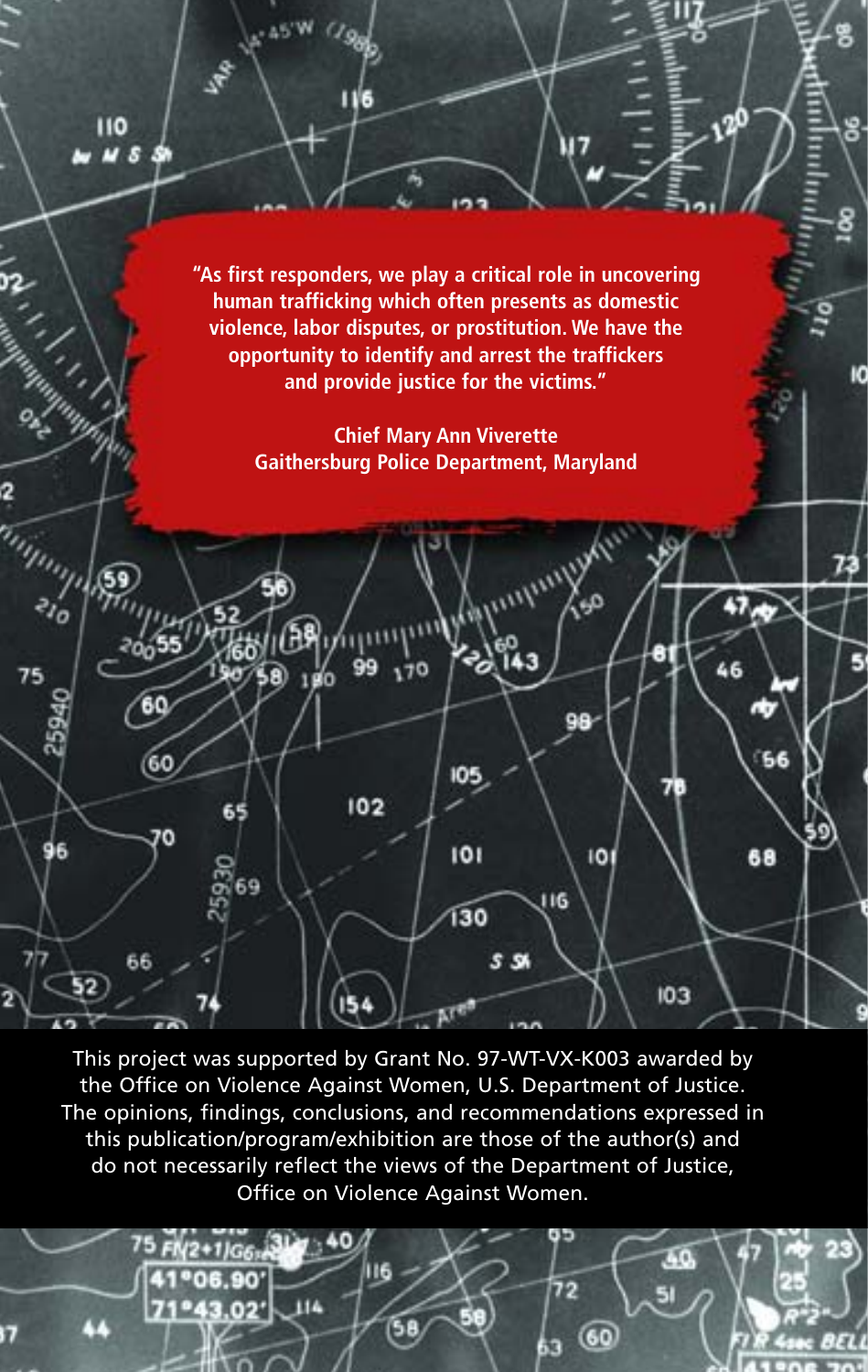# **Introduction**

Human trafficking, commonly referred to as "modern day slavery" is a global phenomenon that involves obtaining or maintaining the labor or services of another through the use of **force, fraud, or coercion** in violation of an individual's human rights. Generating billions of dollars in profit each year, human trafficking is one of the world's fastest growing criminal activities, operating on the same scale as the illegal trade of guns and drugs<sup>i</sup>. Fueled by global economic conditions and increased international mobility, the market for and trade of human beings continues to expand rapidly.

Unlike the trade in drugs and weapons, those who traffic in humans can sell and resell their "commodity" forcing each victim to suffer repeatedly. Although actual figures are difficult to determine due to the underground nature of the trade, the U.S. State Department's 2006 Trafficking in Persons Report estimates that up to 900,000 people are trafficked per year internationally, with 17,000 of these victims trafficked into the United States<sup>ii</sup>. These figures do not include those U.S. citizens who are trafficked within our borders. It is estimated that 80% of those who are trafficked are women and children<sup>ii</sup>.

Human trafficking can happen anywhere. As a law enforcement officer, you should be prepared for the potential of human trafficking in your community. Trafficking networks are not limited to urban localities, as traffickers also seek the seclusion of rural and remote areas to operate undetected. As first responders, you are key to identifying and apprehending these criminals. This guidebook is intended to offer you the knowledge and tools to investigate human trafficking safely and effectively.

#### **This guidebook includes:**

- Definitions of human trafficking and the various forms of exploitation
- Distinctions between trafficking and smuggling
- Dynamics of human trafficking and the traumatic effects upon victims
- Strategies for victim identification and assistance
- Methods for effective response and investigation
- Avenues for legal assistance and visa provisions under federal law
- A pocket card for quick reference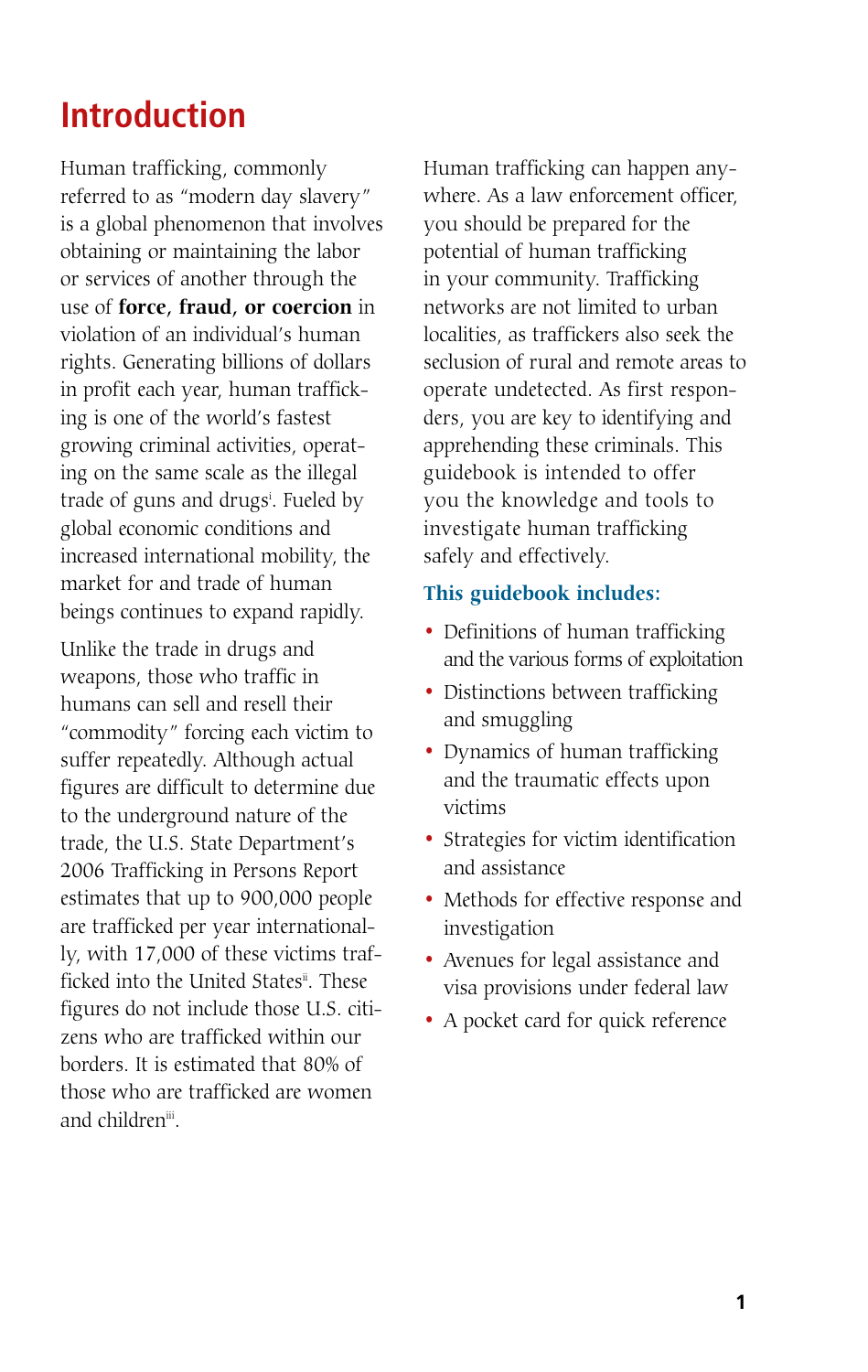

# **Defining Human Trafficking**

In 2000, the **Trafficking Victims Protection Act** [18 U.S.C. Sections 1589-1594] was passed to address the problem of trafficking in persons through protection and assistance for victims, prosecution of offenders, and prevention efforts internationally. The Trafficking Victims Protection Act (TVPA) strengthened federal criminal laws that prohibit human trafficking, created immigration relief for victims, and authorized benefits for those who qualify.

## **The TVPA defines human trafficking or** *"severe forms of trafficking in persons"* **as:**

- The recruitment, harboring, transportation, provision, or obtaining of a person for labor or services through the use of force, fraud, or coercion for the purpose of involuntary servitude, peonage, debt bondage, or slavery. This occurs in situations of forced labor such as domestic servitude, factory or agricultural work; or
- Sex trafficking, meaning the recruitment, harboring, transportation, provision, or obtaining of a person for the purpose of a commercial sex act in which a commercial sex act is induced by force, fraud, or coercion, or in which the person induced to perform such act is under 18 years of age.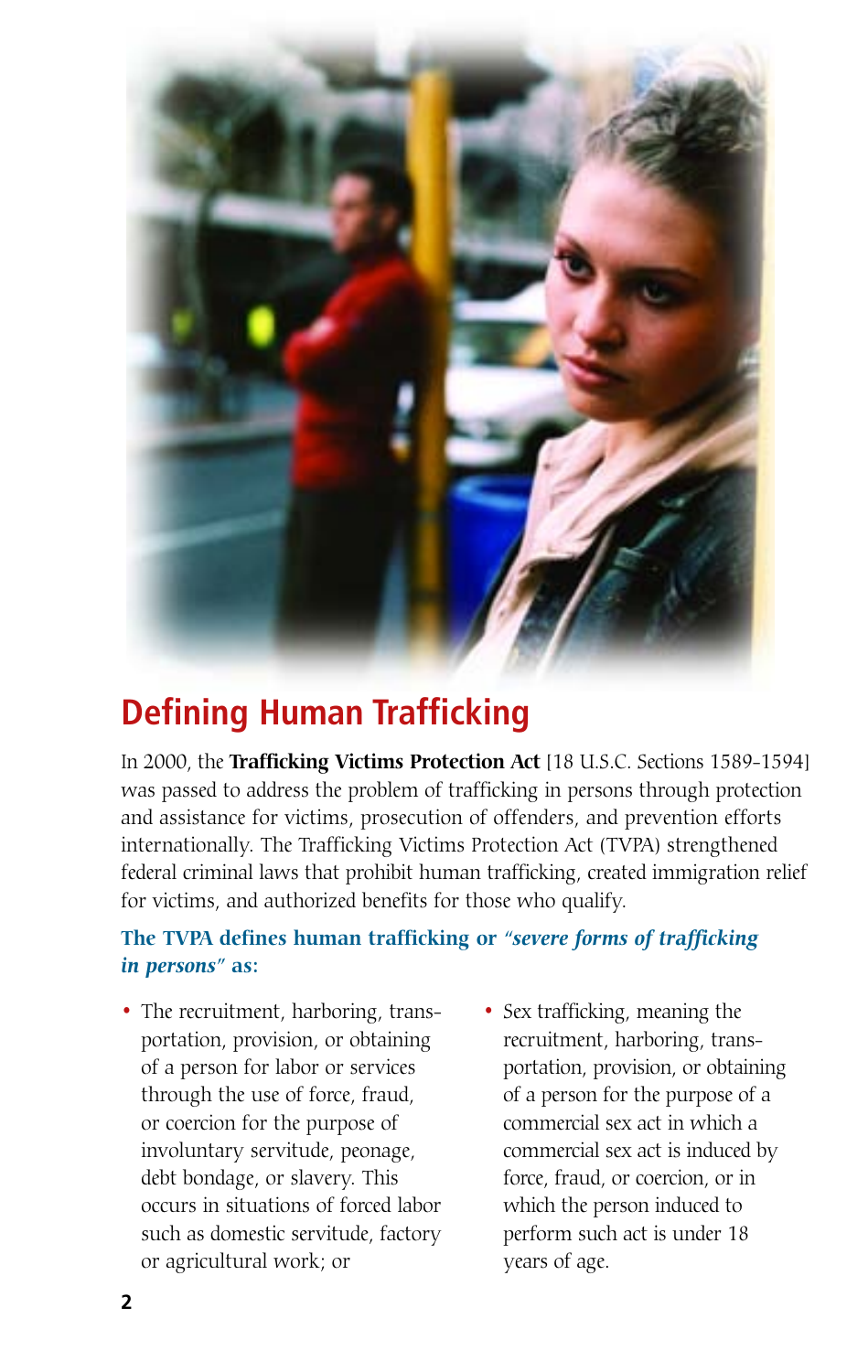# **Trafficking vs. Smuggling**

There are key differences between the crimes of trafficking and smuggling. Smuggling occurs when someone is paid to assist another in the illegal crossing of borders. This relationship typically ends after the border has been crossed and the individual has paid the smuggler a fee for assistance. If the smuggler sells or "brokers" the smuggled individual into a condition of servitude, or if the smuggled individual cannot pay the smuggler and is then forced to work that debt off, the crime has now turned from smuggling into human trafficking. **The key distinction between trafficking and smuggling lies in the individual's freedom of choice.** A person may choose and arrange to be smuggled into a country, but when a person is forced into a situation of exploitation

where their freedom is taken away, they are then a victim of human trafficking. Central to the distinction is the denial of the victim's liberty.

**An individual's willingness to be smuggled into another country does not minimize the victimization he or she may experience at the hands of a trafficker.** In some cases, traffickers may forcibly kidnap their victims; however, in most instances, the global conditions of extreme poverty and political turmoil leave people who are seeking to improve their lives vulnerable to the false promises and manipulation of traffickers. Slavery and involuntary servitude are illegal practices in the Unites States regardless of original consent.

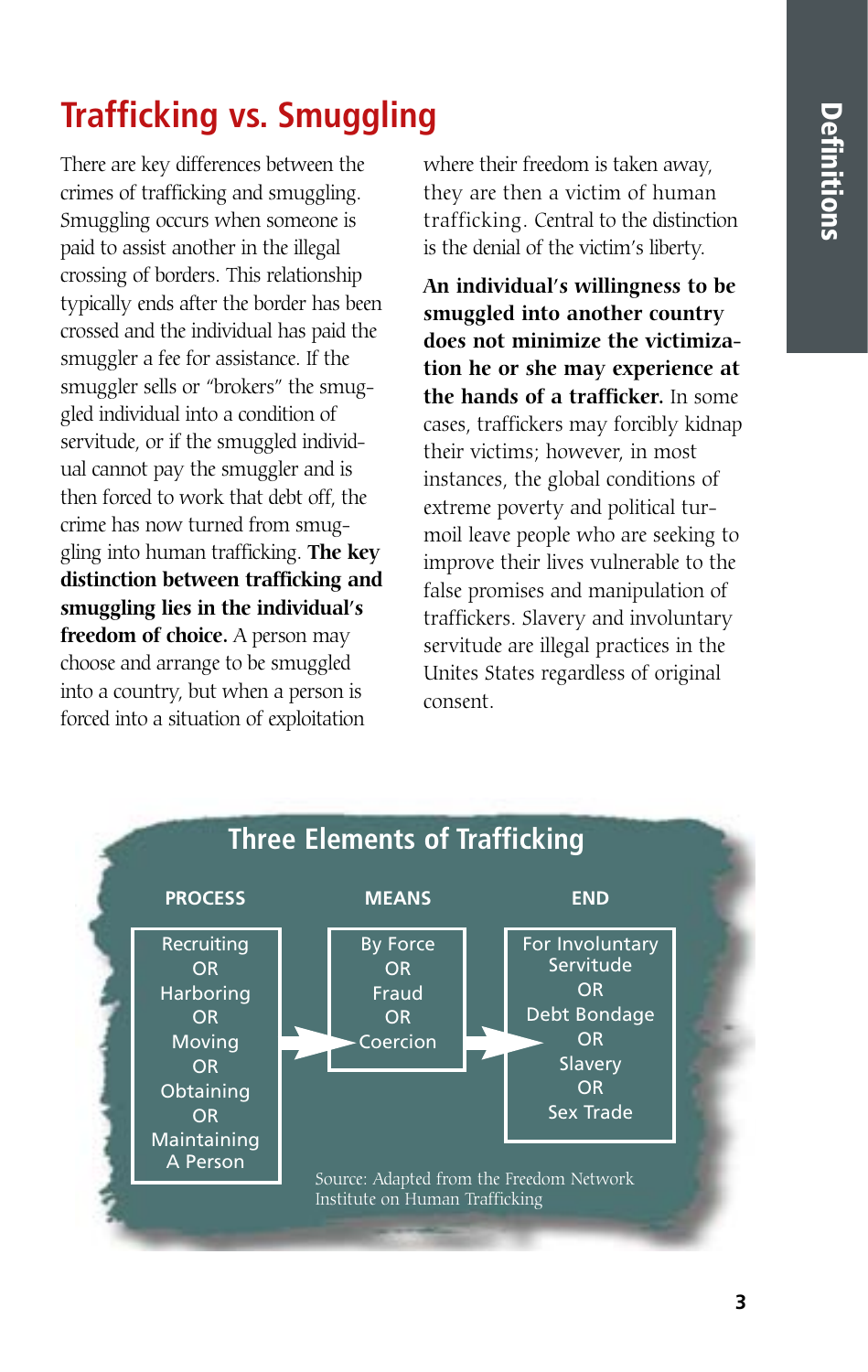# **Myths and Misconceptions of Human Trafficking**

- The victim knew what they were getting into
- The victim committed unlawful acts
- The victim was paid for services
- The victim had freedom of movement
- There were opportunities to escape but the victim didn't
- Trafficking involves the crossing of borders
- U.S. citizens can't be trafficked
- The trafficker's actions are culturally appropriate
- It can't be trafficking when the trafficker and victim are related or married



Under U.S. law, once a person has been held in servitude, a person's status as a trafficking victim supersedes all other smuggling or immigration questions and affords them legal protections and social services.

## **Trafficking**

- Is not voluntary; one cannot consent to being trafficked or enslaved
- Entails forced exploitation of a person for labor or services
- Need not entail the physical movement of a person
- Can occur domestically, where citizens are held captive in their own country
- Is a crime against the right of each person to be free from involuntary servitude

### **Smuggling**

- Is voluntary; an individual typically contracts to be taken across a border
- Ends after the border crossing
- Fees are usually paid in advance or upon arrival
- Is always international in nature
- Is a crime against the nation's sovereignty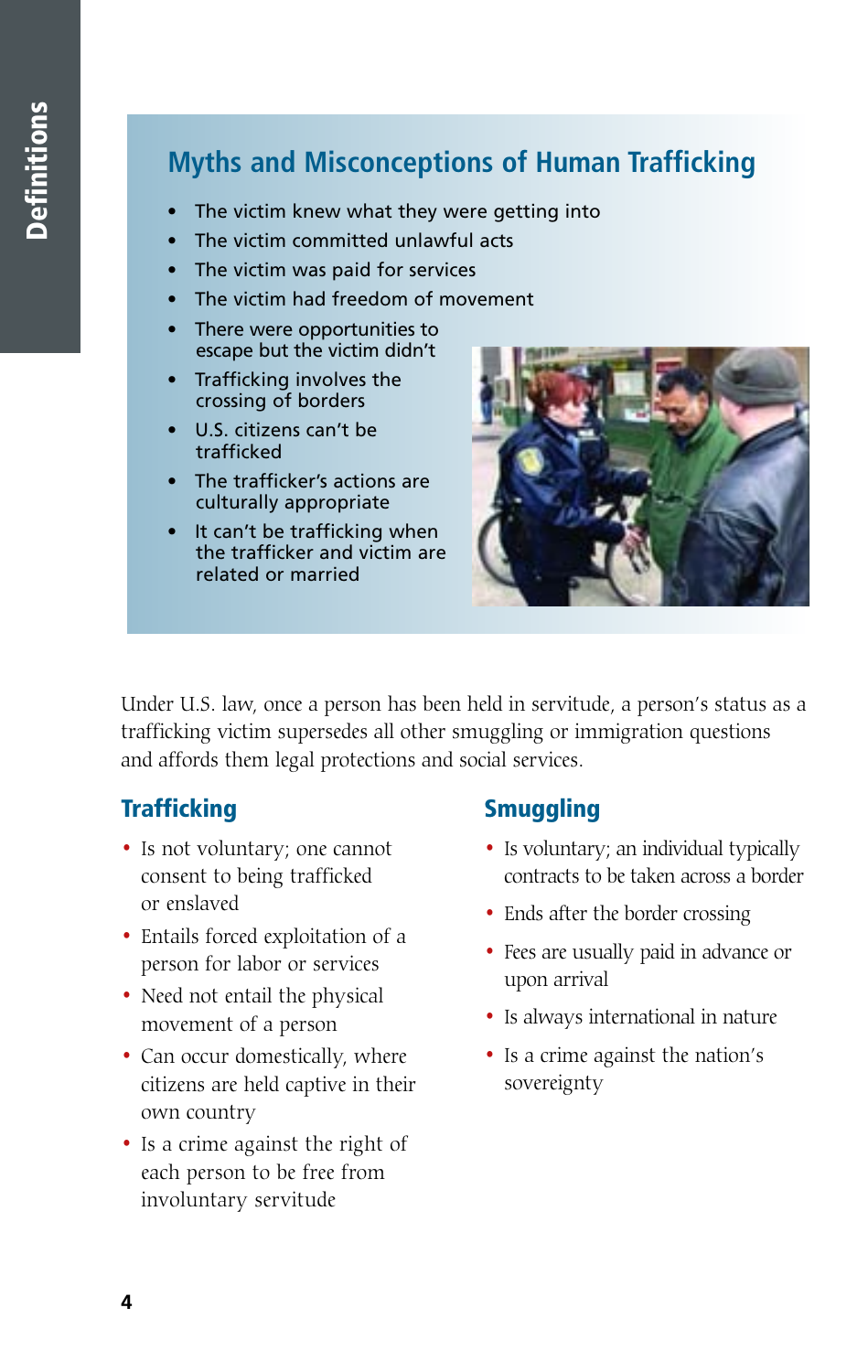# **Strategies for Identifying Human Trafficking**

Due to the covert nature of the crime, human trafficking will likely come to your attention indirectly. Some examples of state and federal violations that may lead you to uncover elements of human trafficking include: domestic violence crimes, labor disputes, prostitution and pimping offenses, shoplifting, and cases of assault.

It is critical to note that any individual can be trafficked; victims of trafficking are not always undocumented immigrants. They may be immigrants here legally, on work or student visas for instance, or they may be U.S. citizens. **U.S. citizens who are recruited and enslaved within the United States are considered trafficking victims. They can also be taken from the United States and trafficked to other countries,** which may be a factor to be considered when investigating missing persons cases.

In situations of possible human trafficking, victim identification can be one of the most challenging tasks for law enforcement. As a law enforcement professional, you may have to rely on your instincts to pick up on "red flags" indicating that someone might be a victim or perpetrator of trafficking.

### **Look for possible indicators of human trafficking where you may not expect it:**

#### Businesses within your community

• Could any serve as fronts for trafficking?

### Building security

• Is it used to keep people out or to keep people in?

### Working conditions

- Do the workers have freedom of movement?
- Do they live and work in the same place?
- Do the workers owe a debt to their employers?
- Do the employers have control over their workers' immigration documents?

## Appearance and mannerism of the workers

- Are there signs of trauma, fatigue, injuries, or other evidence of poor care?
- Are the individuals withdrawn, afraid to talk, or is their communication censored?

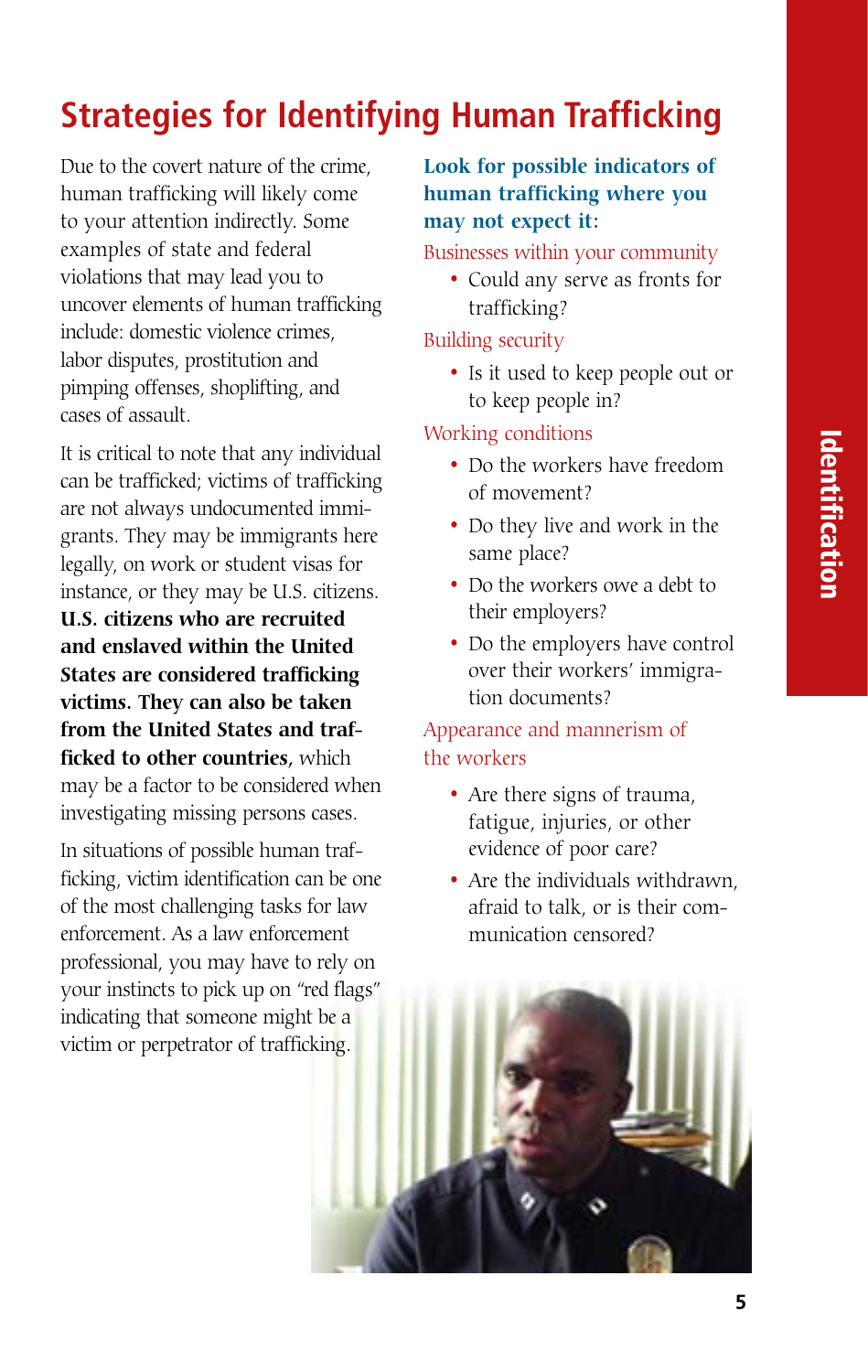Traffickers exploit humans for labor or services in a wide variety of forms and locations including:

#### **Sexual Exploitation**

Brothels Massage Parlors Pornography Production Street Prostitution

#### **Labor Exploitation**

Agricultural/Farm Work Cleaning Services **Construction** Domestic Servitude Exotic Dancing Factory/Manufacturing Restaurant Work

### **Servile Marriage (also known as "mail order brides")**

While the practice of arranging to marry someone from another country is not necessarily trafficking, some traffickers hide their operations by posing as international marriage brokerage services. The determining factors for trafficking are the circumstances the "bride" faces once in the United States; is she being held in a condition of servitude through the use of force, fraud, or coercion for the purposes of forced labor or commercial sexual exploitation? Situations of servile marriage create inherent vulnerabilities, so you should ask additional questions regarding everyone's welfare and freedom.



While any one of these signs might not constitute a situation of trafficking, they can serve as indicators to alert you to the possibility of this crime. **When you encounter circumstances that raise suspicion, remain vigilant for the possibility of human trafficking.** Ask detailed questions for greater assessment of the situation.

Due to the fear that traffickers instill in their victims, it may be necessary to ask questions creatively, looking for signs that indicate a lack of freedom. Instead of immediately trying to determine whether someone is in this country legally, ask how they arrived in the U.S., whether they have control over their documents. and if their movement is restricted.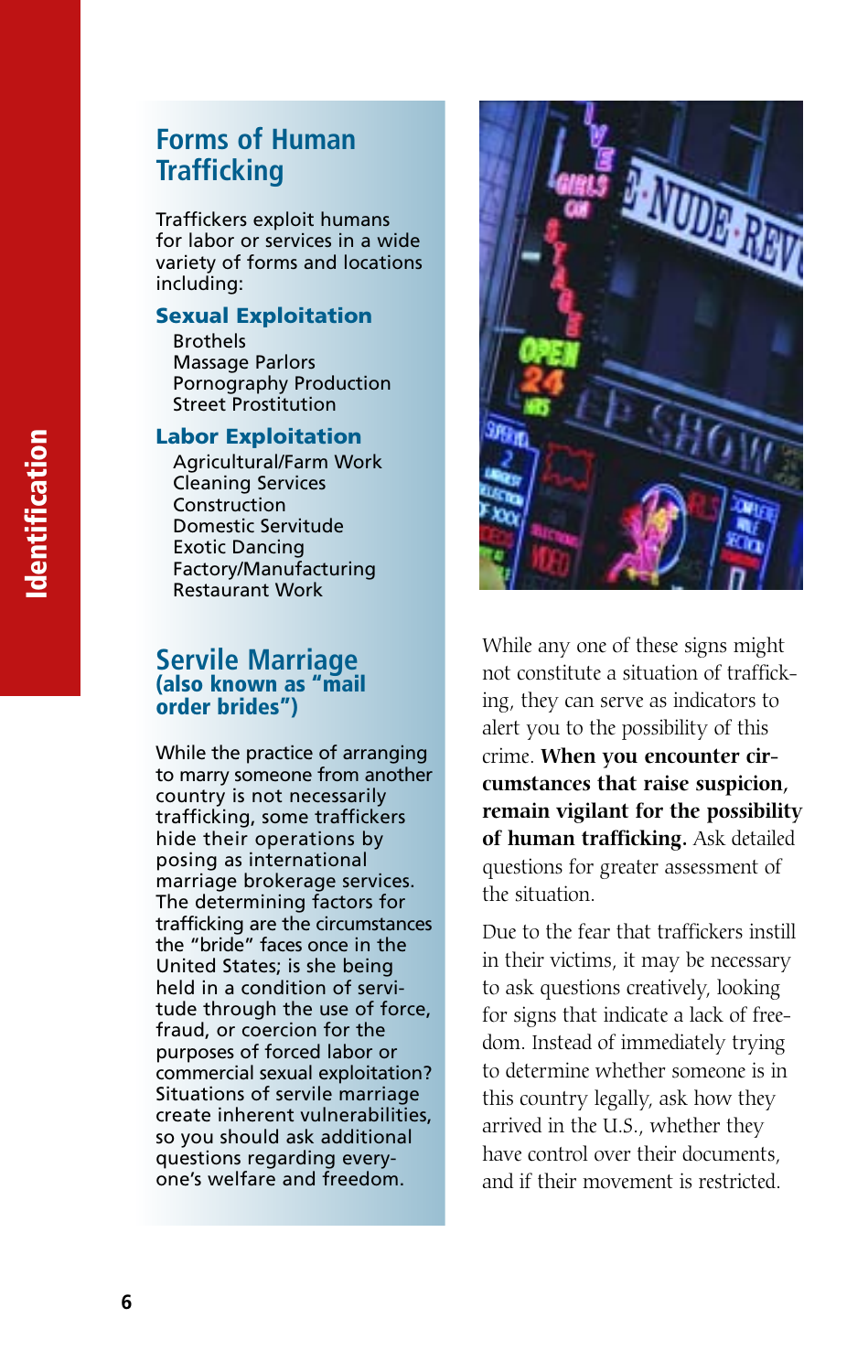# **Dynamics of Human Trafficking**

## **Methods of Control**

Trafficking operations are organized on a variety of levels and scales. They can operate on a small, local scale with one trafficker and one victim where there is little or no connection with other traffickers to a large-scale international business with many different players involved in the trafficking. Larger operations may be a part of a loosely associated trafficking network, or they may be part of organized crime. The commonality among these trafficking operations is that they exploit and enslave human beings for profit through the use of physical and psychological methods of power and control.

Through the use of physical violence and psychological tactics, traffickers create an overwhelming sense of fear in their victims, not unlike the methods used by perpetrators of domestic violence. **Remember that an individual need not be beaten or restrained physically to be a victim;** the use of force, fraud, or coercion fulfills the elements of a human trafficking crime.

### **In order to coerce and control victims, traffickers will often:**

- Confiscate papers and legal documents
- Misrepresent U.S. laws and consequences for entering the country illegally
- Threaten victims with arrest or deportation
- Threaten to harm or kill family in the victim's homeland
- Use debt and other fines in order to create an insurmountable "peonage" situation in which the victim must work off a debt or face punishment. Debts commonly include the initial smuggling fee; charges for food, housing, clothing, medical expenses; or fines for failing to meet daily quotas
- Move victims from location to location or trading them from one establishment to another resulting in a situation where victims may not know which town or state they are in and are less able to locate assistance
- Create a dependency using tactics of psychological and emotional abuse in much the same way a batterer behaves toward their intimate partner in a dynamic of domestic violence
- Dictate or restrict movement
- Isolate victims who do not speak English, as they rely on the trafficker as a translator and their only source of information

## **The Victim's Experience**

There are a variety of reasons why victims of trafficking may not seek help and may even resist intervention from law enforcement. The methods of control used by the traffickers and daily realities for the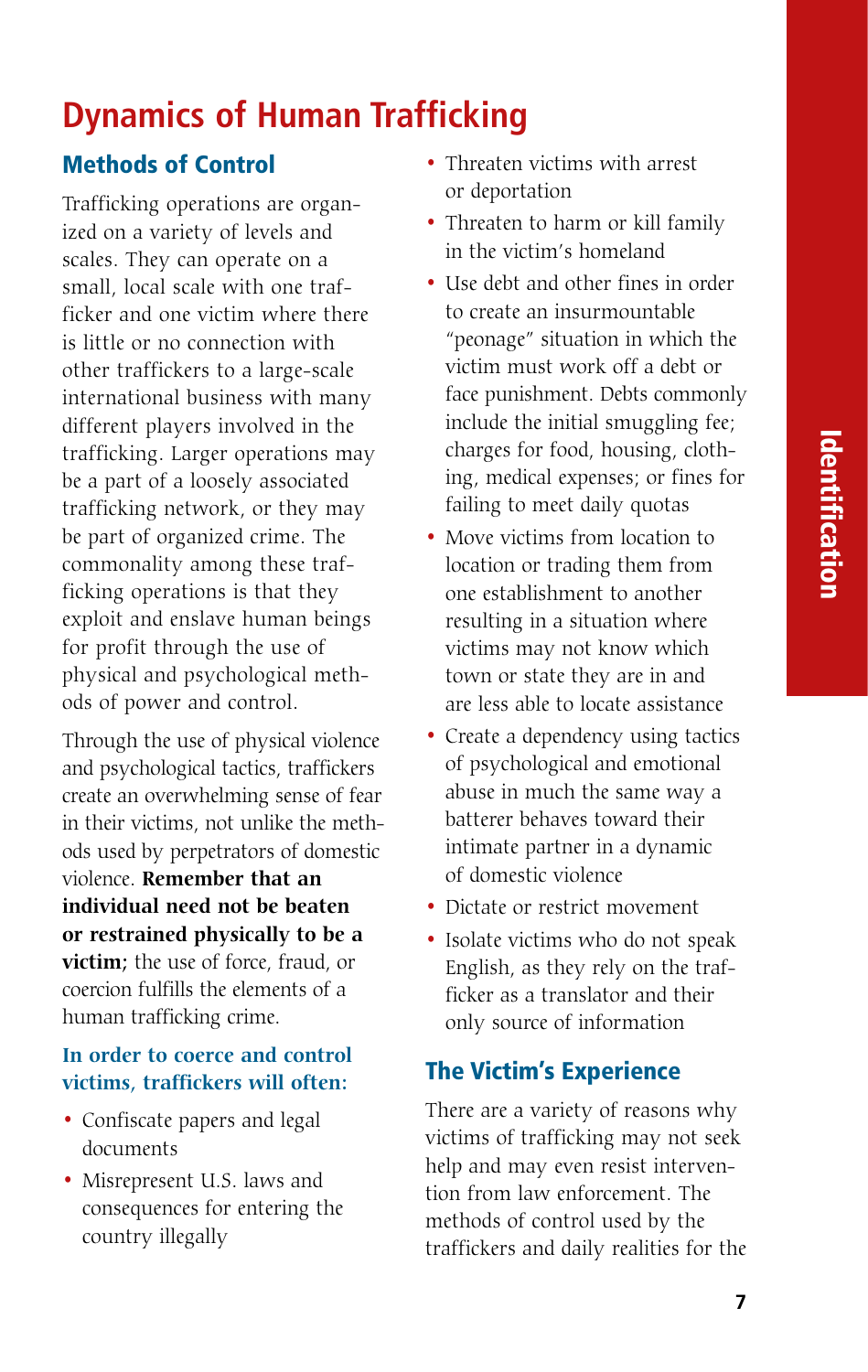victims may make it especially challenging for you to establish trust and get honest answers. It may be hard to comprehend the actions, reactions, and decisions of those subjected to trafficking. In addition to the fear and dependency instilled by the traffickers, **victims may be reluctant to try to escape because they:**

- Fear law enforcement because of their illegal status or because of the criminal acts they have been forced into\*
- Mistrust law enforcement because officers in their home country may be corrupt and even directly involved in the trafficking trade
- Choose to remain in the situation rather than reporting the crime to keep family safe from retribution
- May not perceive themselves as victims because they do not know their rights
- Feel shame about the type of work they were made to do
- Feel ashamed to admit victimization
- Believe that any debts are their obligation to repay (some may have even signed a contract)
- View their situation as temporary, surviving on the hope that once their debt is paid off or a certain amount of time has passed they will be free

\*The TVPA [18 U.S.C. Sections 1589-1594] allows for victims of trafficking who participated in illegal activity such as prostitution or immigration fraud to be protected rather than punished.

**"I didn't believe in police. I really believed what my trafficker said. My trafficker said they will put you in jail; they will send you back… She said in this country, dogs have more rights. And I believe. I believe everything she said because she's been living here for a long time, she knows, she speaks English, she has money, everything, and I didn't have anything."**

**"Esperanza", trafficking survivor, IACP 2006 video, The Crime of Human Trafficking: A Law Enforcement Guide.**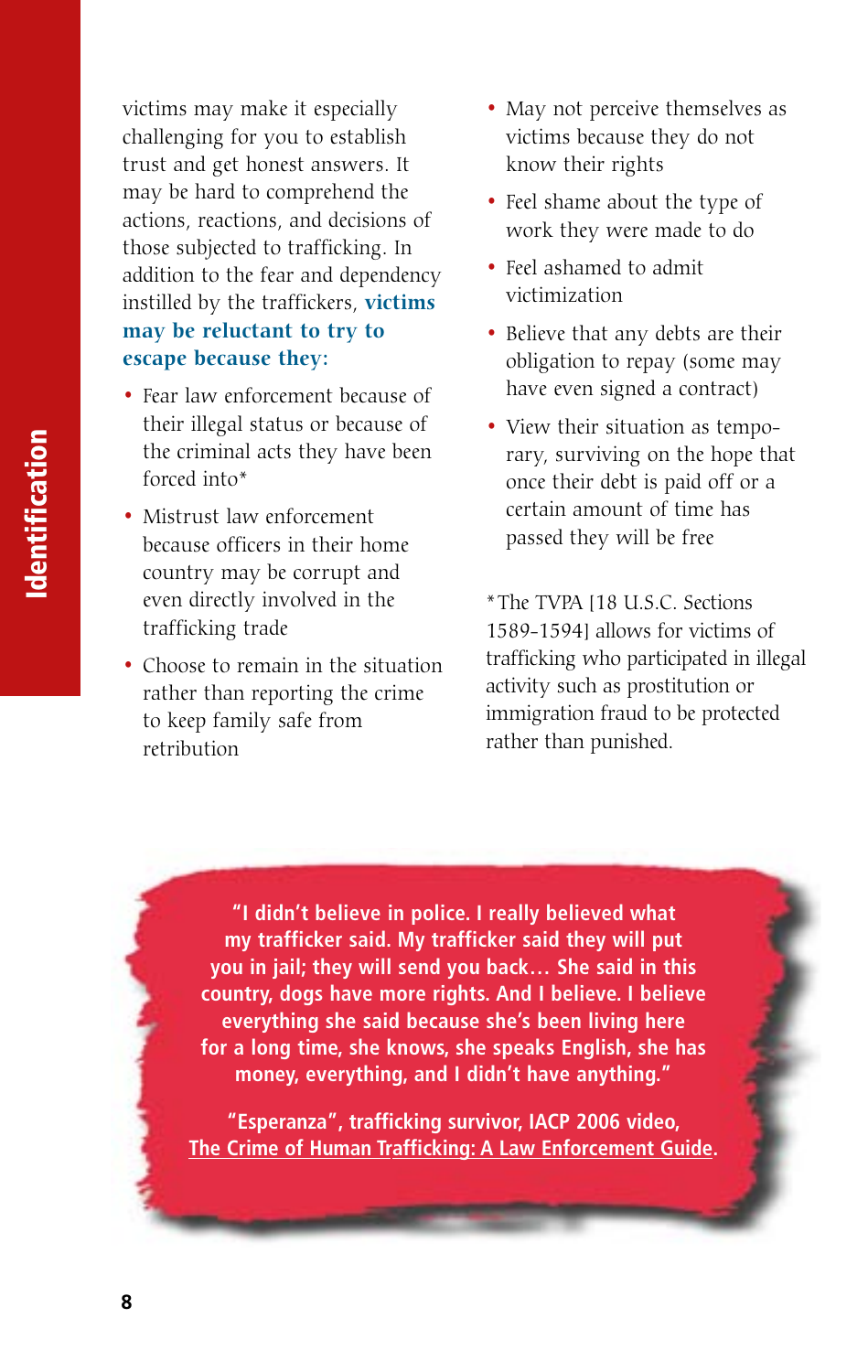# **Action Agenda Checklist**

- $\vee$  Conduct department-wide training on human trafficking, including dispatch
- $\vee$  Educate your community about the crime of human trafficking
- $\vee$  Develop foreign language resources for your department
- $\vee$  Identify non-profit agencies that provide victim assistance
- $\vee$  Develop collaborative relationships before a human trafficking case occurs
- $\vee$  Assess locations that may serve as fronts for illegal activity
- $\vee$  Identify industrial/service-based businesses that employ low paid workers and learn how they are recruited and treated
- $\vee$  Assess the local sex industry in your community and the forms it takes (e.g. street prostitution, massage parlors, strip clubs)
- $\vee$  Identify escort agencies in your community that advertise foreign or "exotic" women
- $\vee$  Ensure officers responding to prostitution offenses address and document possible indicators of human trafficking
- Locate neighborhoods or communities where domestic servants are typically employed

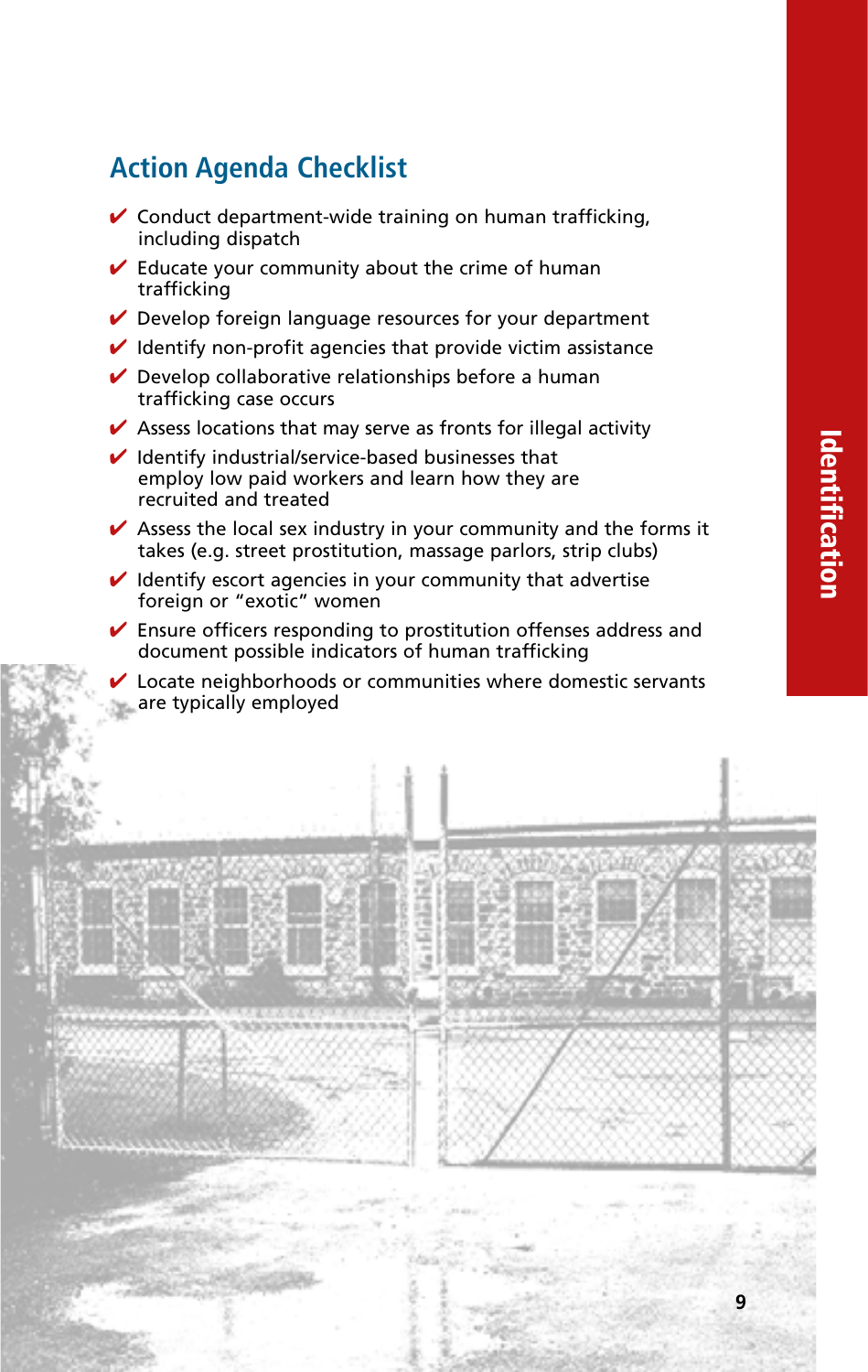# **Trauma and Trafficking**

Many victims of trafficking have endured multiple violations, including sexual abuse, and are likely to be experiencing trauma. Trauma will be expressed differently by each person ranging from intense expressions of feelings such as anger or fear to a lack of emotion or flat effect.

Victims of trafficking may adopt self-protective reactions as part of their efforts to cope with the trauma and create safety for themselves. Coping or survival mechanisms may result in the victim feeling loyalty, gratitude, or dependence upon an individual related to the trafficking operation or the establishment of an intimate relationship with someone involved in the trafficking network. At the same time, victims may feel a deep sense of shame and may be afraid their families and communities will reject or punish them if they find out.

In initial contacts with law enforcement, a victim of trafficking may repeat cover stories that the trafficker has coached them on. They may not tell the truth, especially at first, because they are unfamiliar with our legal system, they have been told the police will not help them, or they fear punishment for any illegal activity they may have been forced to engage in by the traffickers.

Due to the trauma victims may have experienced, you should not expect

them to talk about their experience in an organized, linear way, rather their stories will likely be shared in pieces. Once out of the trafficking situation, victims may be extremely stressed or traumatized and will likely need counseling. While some individuals may find it helpful to talk about what happened to them, others may find it traumatic, as though they are reliving the experience.

Therefore, victim interviews alone may not be determinative; successful trafficking investigations take the entire situation into consideration. Building trust by showing patience and a non-judgmental attitude when interviewing potential victims will aid the investigation and enable the victims to feel comfortable revealing details about their experiences.

It is also important for you to understand that physical removal from the situation—or even a successful prosecution of the traffickers in custody—does not mean victims or their families are free from reprisals from the traffickers. Their fears and their safety should be of ongoing concern (See *Victim Safety*, page 14). For these reasons, having positive working relationships with victim service agencies who can address these issues and help stabilize the victim is critical.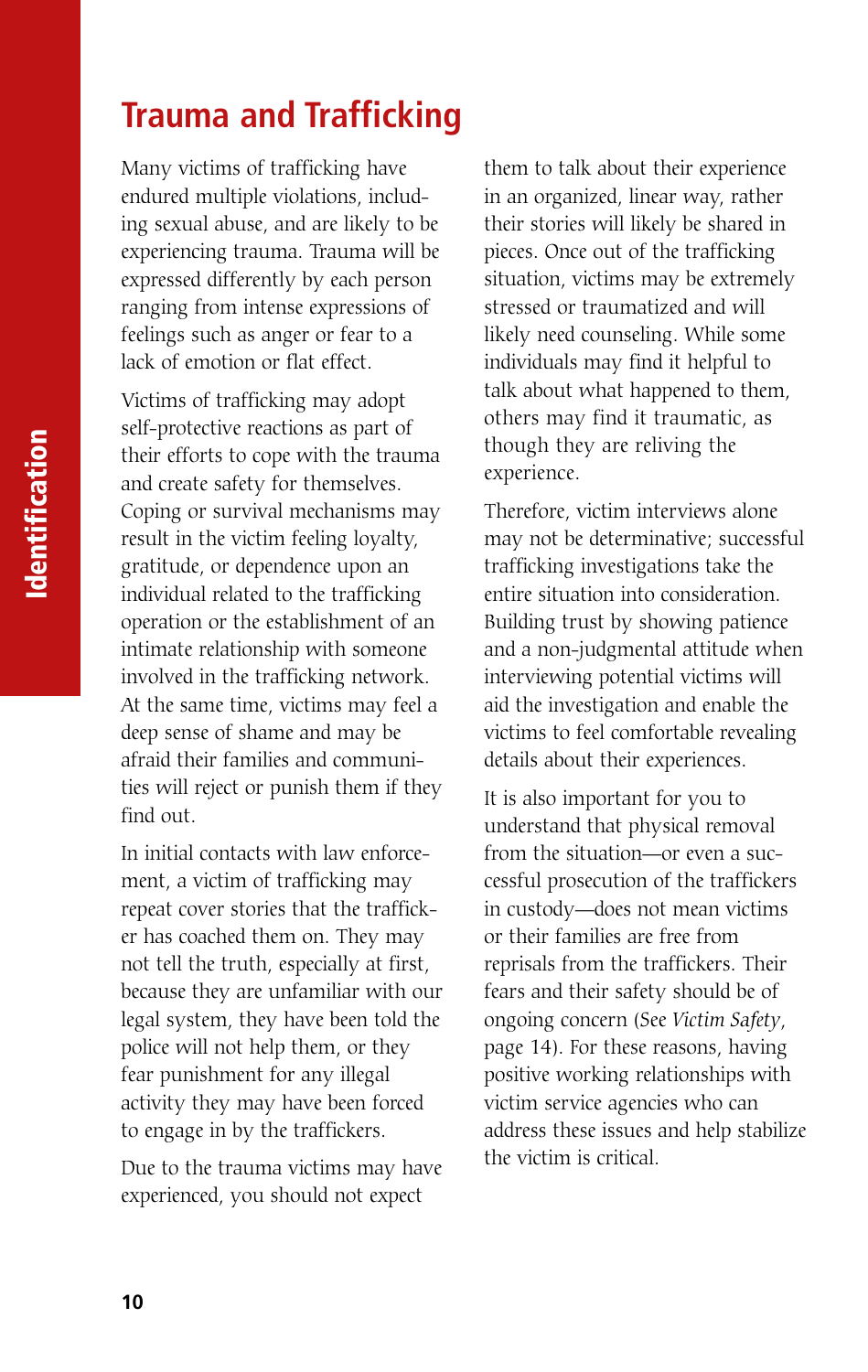# **An Effective Response to Human Trafficking**

## **Building a Case**

A collaborative relationship with federal authorities is needed to make investigation and prosecution decisions and build strong cases against traffickers. Federal law enforcement partners can assist with conducting interviews of trafficking victims, identifying appropriate interpreters, and determining best strategies for prosecution, whether at the state or

federal level. Coordination with federal authorities is critical for determining the best strategy for prosecution. If your department does not already have a relationship with a federal partner, speak with a supervisor about potential collaboration with your local U.S. Attorney Law Enforcement Community Coordinator (See *Technical Assistance Resources*, page 17).

# **Protocol for Successful Interviews**

- $\Box$  Be aware that traffickers might not be easy to distinguish from victims and understand that some victims may have had to "collaborate" in order to survive
- ❒ Educate yourself on trauma, its impact and effects or collaborate with a trauma specialist to assist with interviews
- ❒ Adopt a compassionate and non-judgmental manner
- ❒ Conduct interviews with victims/witnesses while in plain clothes, if possible
- ❒ Conduct interviews individually and in private, remembering that the victim may need a counselor or attorney present for support
- ❒ When an interpreter is needed, select a skilled interpreter who you are confident is in no way connected to the traffickers
- ❒ Do not begin your interview with documentation or legal status as this may frighten or confuse the victim and interfere with building trust
- ❒ Do not ask "Are you a slave?"; "Are you a trafficking victim?"
- ❒ Allow interviewees to describe what happened to their counterparts before focusing on the victims' own suffering; it is often easier for them to talk about what happened to other people initially
- ❒ Provide victims the opportunity to tell their story; it may help them to do so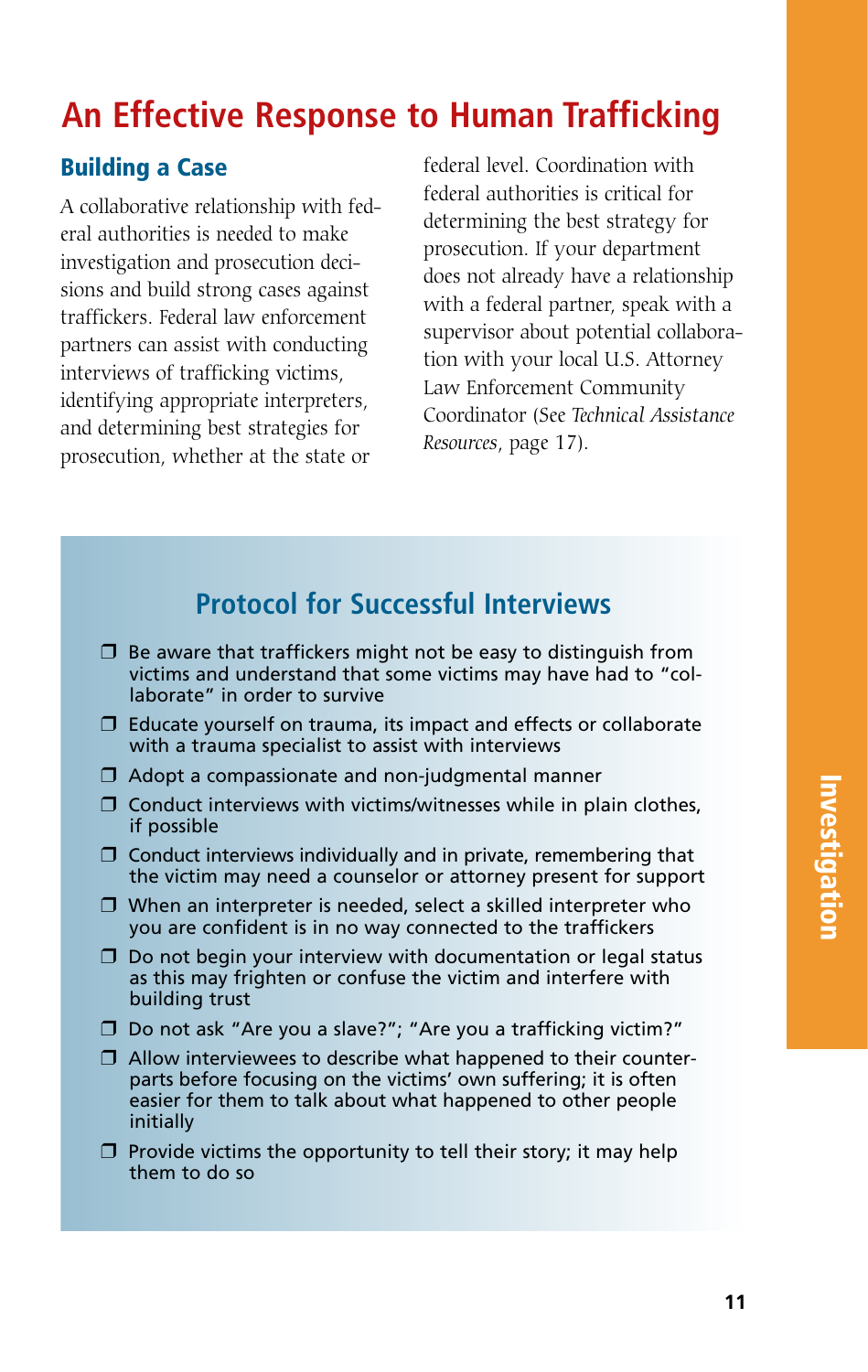Successful response to human trafficking crimes requires community collaboration. You will need to build partnerships with a variety of victim service providers, local ethnic community leaders, medical and mental health providers, and legal advocates in order to address the host of needs that the victims have. You may be able to build upon previously established relationships, such as with drug or gang task forces or with domestic violence and sexual assault coordinating councils, to help investigate and provide services for victims of trafficking.

While human trafficking crimes may be rare in your community, establishing positive, coordinated

working relationships with federal law enforcement agencies, victim service providers, and prosecutors will enable you to put mutually agreed upon procedures and partnerships in place in advance of a case. For example, specific protocols and preparatory measures to address minors who are victims of trafficking should be developed.

### **Proactive and Reactive Approaches**

Identifying and investigating human trafficking crimes may be done both proactively and reactively. To be proactive, you can look into situations or businesses in your community where you suspect human

## **Task Forces: A Collaborative Approach**

The Trafficking Victims Protection Act and subsequent legislation provides grant assistance for the creation of victim services and anti-trafficking task forces. These groups coordinate anti-trafficking efforts by bringing together federal, state, and local criminal justice professionals and victim service providers. One such task force, *Houston's Human Trafficking Rescue Alliance*, has been heralded for its effective anti-trafficking collaboration. For example, a deputy from the Harris County Sheriff's Office is assigned to the FBI as an investigator and law enforcement liaison. As a result of efforts such as this, Houston area law enforcement have effectively increased identification of this crime, provided comprehensive assistance to victims, and successfully prosecuted several human trafficking cases.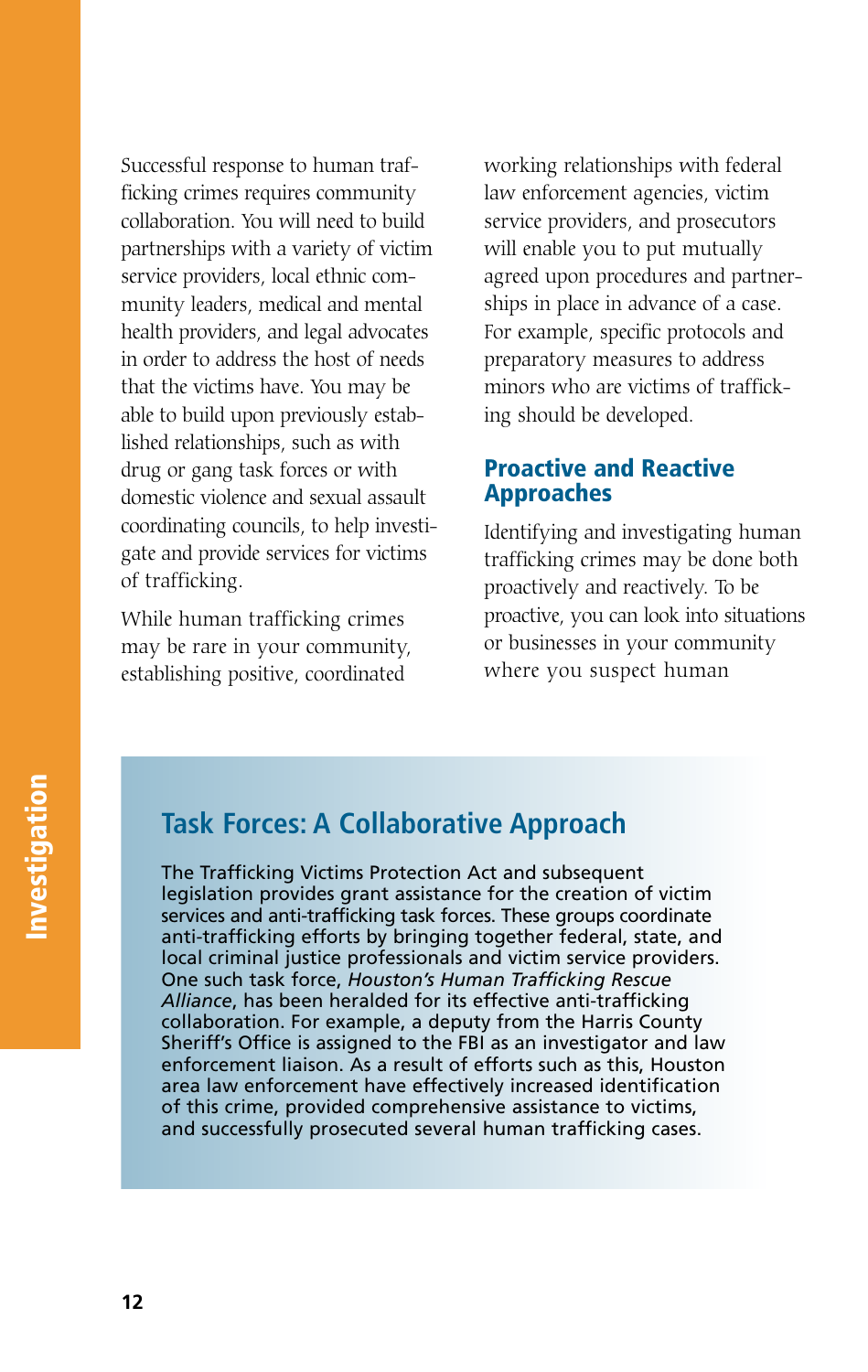**"Be careful not to let the traffickers know you are on to them. You may have to release them with no charges if you don't have a strong case against them, and they will easily change their MO and place of operation. If they don't suspect you know what they are doing, you can start your covert investigation in order to gather the evidence needed to build a case."**

> **Investigator Edwin Chapuseaux Harris County Sheriff's Office, Texas**

trafficking may be taking place. Should you find indicators or evidence of a situation of human trafficking, you may begin to build a case against the traffickers in a covert manner to support the trafficking allegations. It is important to inform federal authorities (ideally those with whom you have already made contact) about your evidence and investigation in order to learn whether there is already a federal investigation underway or if your case is connected to a larger trafficking network.

In a reactive response, you may uncover trafficking while addressing other crimes or calls for assistance. Depending upon exigent circumstances, you will need to first handle the immediate component crime and respond to victim needs. You may arrest, if possible, for crimes such as fraud, kidnapping, physical or sexual assault, and forced labor. However, it is important to remember that even though individuals may have been forced to engage in criminal activity, they should be regarded as victims and

potential witnesses who are central to building a case against the trafficker.

To fully address the crime of trafficking in your community, it is also important to remember that not only the traffickers, but those who seek to purchase the services of trafficking victims must be held accountable. For example, arresting "johns" who solicit for prostitution sends a strong message to your community that these crimes will not be ignored and that all parties will be held responsible. They also might be a source of intelligence; cases have been successfully developed as a result of women confiding in brothel customers or strip club patrons.

When the time comes to interview possible victims/witnesses, if an interpreter is needed, be careful to select a skilled interpreter who is in no way connected to the traffickers. If your agency does not have an investigator experienced in interviewing trafficking victims, consider contacting federal authorities for assistance.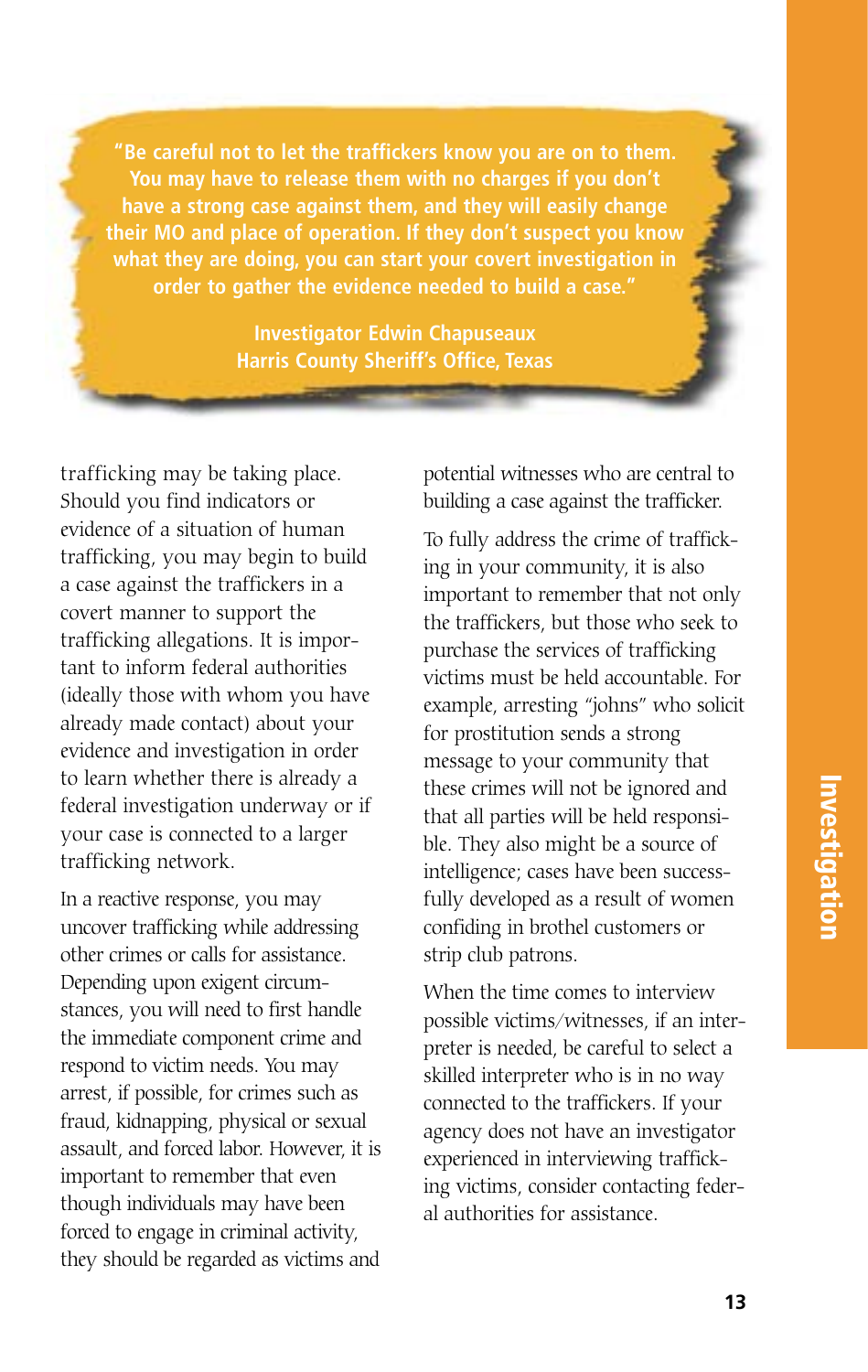## **Victim Safety**

Victims will need to feel safe before being able to assist in the investigation and prosecution of offenders. Victims may be in danger as a result of a variety of factors, including the extent of the trafficking operation, the trafficker's perception of how damaging a victim's testimony may be, and the trafficker's propensity to use violence. You will need to work with victims to address and plan for their safety. In instances where the victim's safety or health is at risk, it may be best to remove them from the situation immediately. If arrests are made, take care not to re-traumatize the victim. If no arrests are made, work to build a relationship so the victim will trust you or another officer in the future.



## **Pimp Convicted on Human Trafficking Charges**

On November 7, 2002, Officer Randy Shedd of the Washington, D.C. Metropolitan Police identified a 17-year-old runaway child engaged in prostitution. While speaking with the girl, Officer Shedd noticed a man, whom he believed to be the girl's pimp, drive by in a blue Lincoln with New Jersey tags. Placing a lookout on the vehicle, D.C. police stopped the driver, Carlos Curtis, 27, within several hours. Curtis was with a 26-year-old woman and a 12-year-old runaway child, both of whom had been recruited for prostitution. Curtis brought them from New York to D.C., promising to provide shelter, food, and clothing. Pornographic photos of the woman and girls were found in the vehicle. Curtis was found guilty of federal crimes of sex trafficking of children, transportation of a minor for prostitution, transportation of a person for prostitution, and possession of child pornography. He was sentenced to life in prison.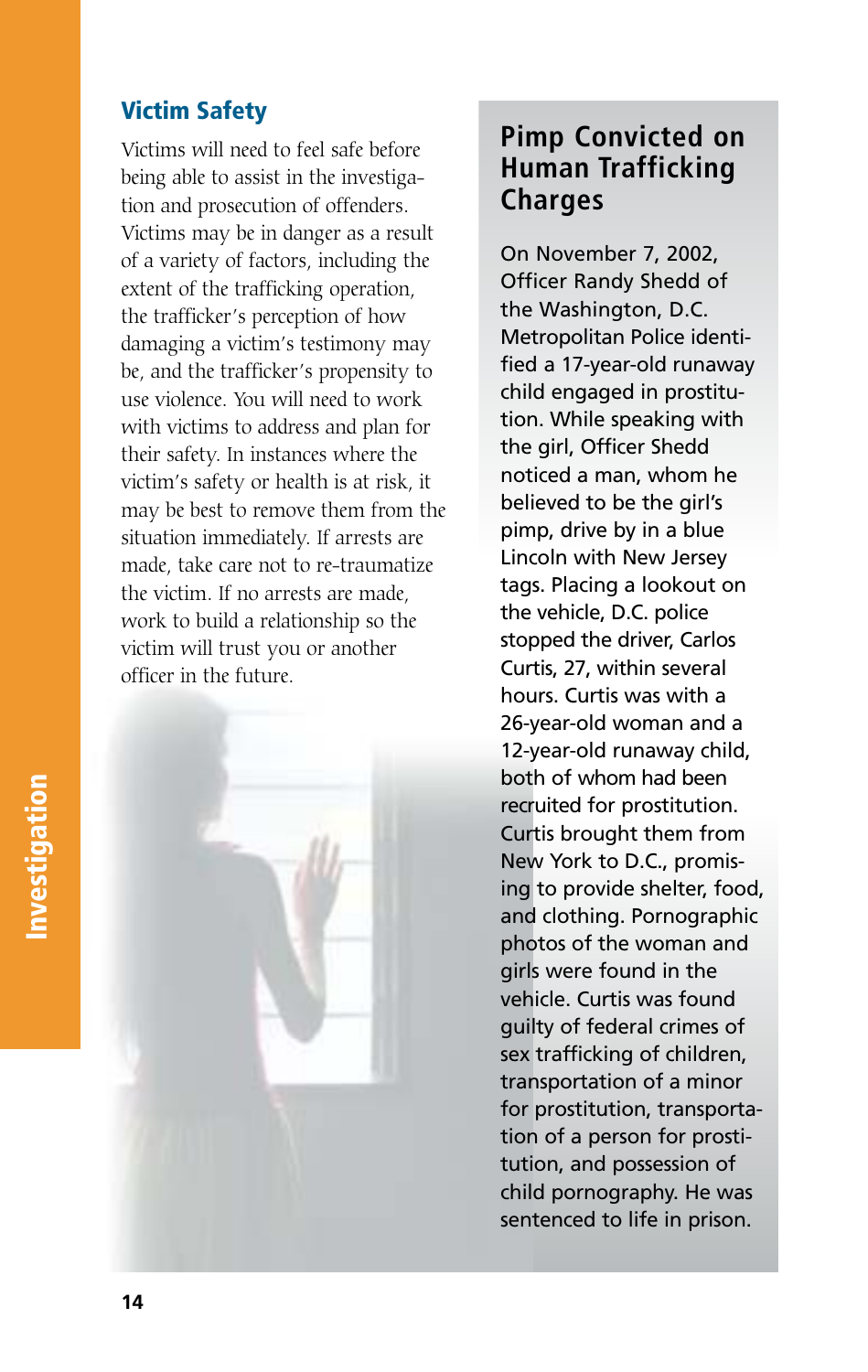# **Assistance for Victims**

### **Social Services & Assistance: Certification**

To qualify for publicly funded and refugee-type services such as housing, food stamps, and health care, a victim must be certified by Health and Human Services (HHS). Certification occurs when a victim has either 1) been granted continued presence and is willing to assist law enforcement or 2) filed for a T visa that has met qualifying specifications (see below).

### **Social Services & Assistance: Continued Presence**

The most effective way to obtain immigration relief for trafficking victims and stabilize them so they can help in your investigation is to work with your federal partners, who can apply for "continued presence", a form of temporary immigration relief that enables a victim lacking legal status to remain in the U.S. to assist with prosecution. Continued presence also enables the victim opportunities for legal employment and refugeetype benefits. Continued presence is usually granted for one year and may be renewed as long as there is an ongoing federal investigation or prosecution. Victims may decide to apply for additional immigration relief, either the T or U visa, during the course of the investigation.

### **Long-Term Immigration Issues: T & U Visas**

The T visa is available for victims who self-petition to stay in the U.S. for up to four years if they can show they:

- 1. Have been a victim of a severe form of trafficking (see page 2);
- 2. Have complied with reasonable requests to assist in the investigation or prosecution of their case (or are not yet 18 years of age);
- 3. Are physically present in the U.S. on account of trafficking; and
- 4. Would suffer severe hardship if repatriated

Those whose T visa applications have met the specific qualifications can receive benefits through the HHS certification process even before their visa petition has been finalized. It should be noted, however, that processing for the T visa takes time, and there is no guarantee the victim will be approved.

Under the law, local, state, and federal law enforcement officers can assist victims with their application for a T visa by completing the I-914B form as part of the victim's application to the Department of Homeland Security. The form requests that you indicate the following:

- 1. Whether the individual is a victim of a severe form of trafficking
- 2. Whether the victim complied with a reasonable request to assist in the investigation or prosecution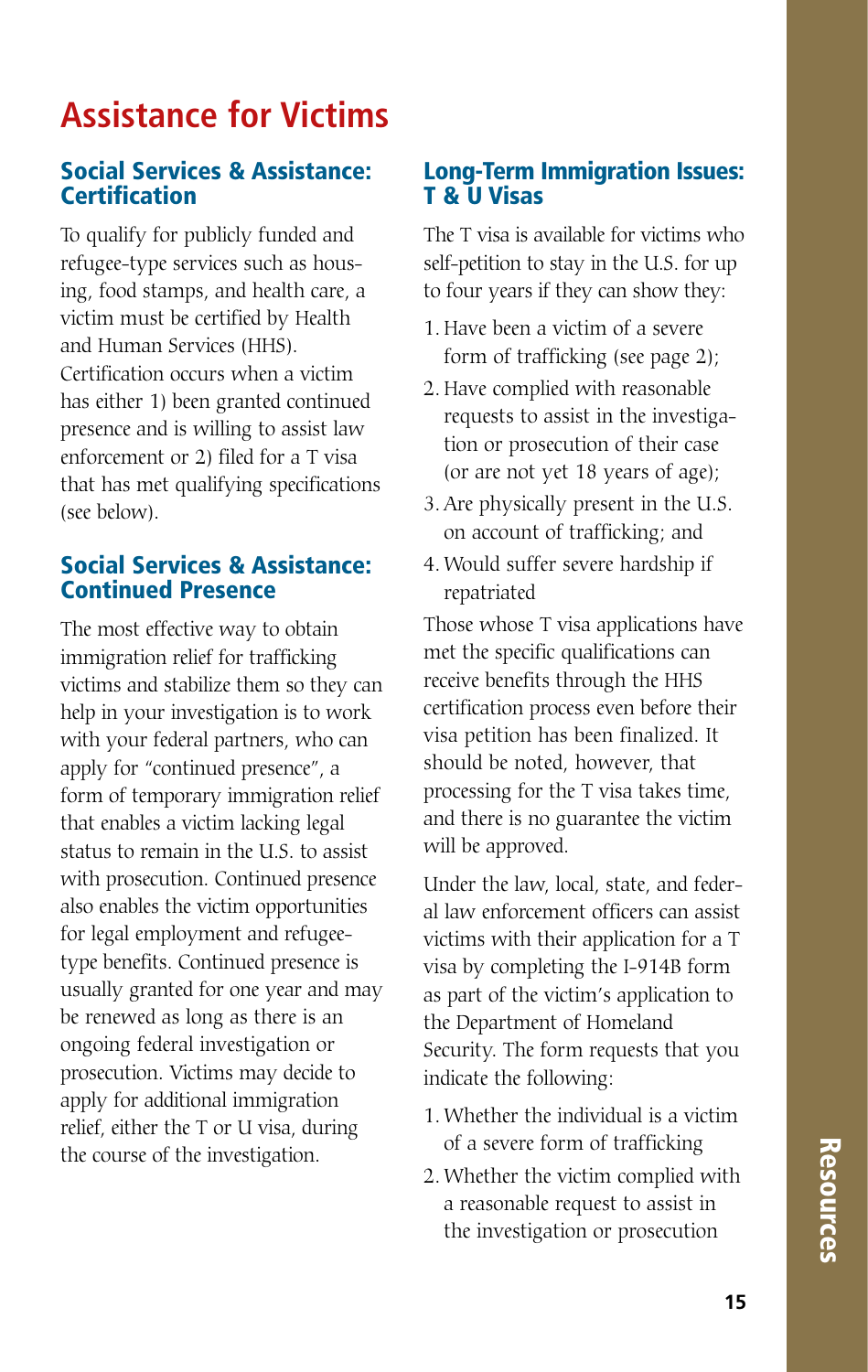Form I-914B can be sent at any point during the investigation. It does not create a sponsorship relationship, nor are you responsible for future acts of the individual. The form is reviewed by federal authorities, along with the victim's application, in determining whether to issue or deny the visa. The form can be downloaded at http://www.uscis.gov/graphics/ formsfee/forms/files/i914.pdf.

The U visa is valid for up to four years. It is not specific to trafficking cases, but is available to victims of a number of crimes, including trafficking. It is available to immigrants who:

1. Are victims of a violation of federal, state, or local criminal laws against rape; torture; trafficking; incest; domestic violence; sexual assault; abusive sexual contact; prostitution; sexual exploitation; female genital mutilation; being held hostage; peonage; involuntary servitude; slave trade; kidnapping; obstruction of justice; abduction;

unlawful criminal restraint; false imprisonment; blackmail; murder; extortion; manslaughter; felonious assault; witness tampering; perjury; or attempt, conspiracy, or solicitation to commit any of the above crimes;

- 2. Have suffered severe physical or mental abuse as a result, and
- 3. Have been helpful, are being helpful, or are likely to be helpful in the investigation or prosecution of the criminal activity.

While victims with a U visa can receive a work permit, they are not eligible for publicly-funded programs for which T visa recipients are eligible. You may submit a letter on behalf of the victim that describes the criteria above, along with a copy of the police report, to assist the victim in filing for this specific visa.

Both T and U visa recipients may eventually adjust to lawful permanent resident status and citizenship if they qualify.

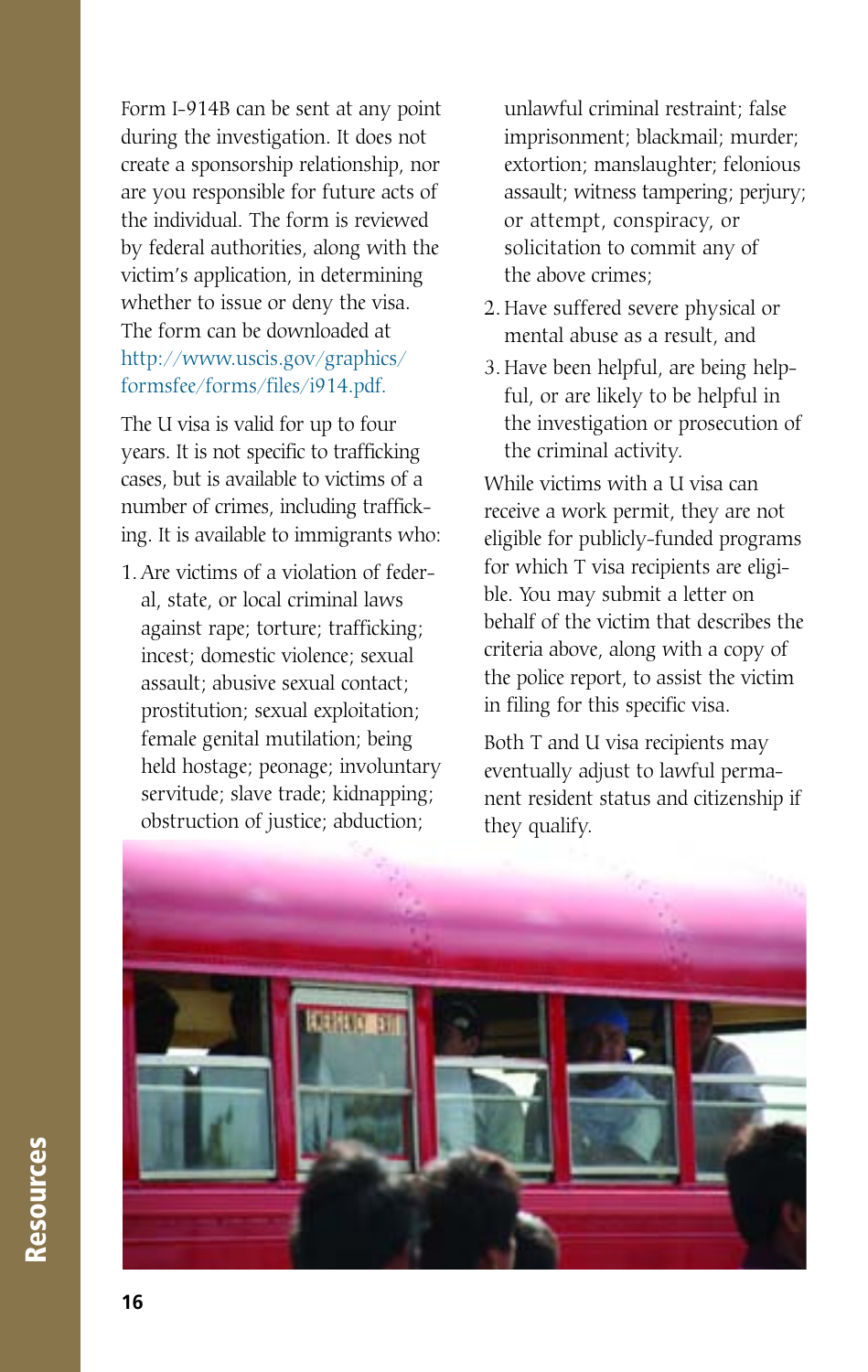# **Technical Assistance Resources**

Below are a few of the many organizations and resources that provide information and direction for law enforcement regarding human trafficking.

## **State and Federal Partners**

- Federal Bureau of Investigation (FBI) Victim-Witness Coordinator: Each FBI field office has a victim-witness coordinator who specializes in victim assistance at the investigative stage. They can be reached through the headquarters victimwitness staff at 202-324-6360 during regular business hours.
- U.S. Attorney Law Enforcement Community Coordinator (LECC): In each state, this individual can address the particular needs of your department and find the appropriate agents, offices, and resources within the federal government. The liaison is accessible through the local U.S. Attorney's office.
- U.S. Attorney Victim-Witness Coordinator: The victim-witness coordinator in your area is responsible for organizing victim and witness services with federal and local law enforcement officials. They can obtain victim services in multiple jurisdictions and can be helpful for providing services in rural and remote areas. The coordinator is accessible through the local U.S. Attorney's office.

• U.S. Immigration and Customs Enforcement (ICE) Victim-Witness Coordinator:

There are over 300 ICE Victim-Witness Coordinators throughout the U.S. who assist with victim needs and services. They are trained on the crime of human trafficking. For a referral to your local victim witness coordinator, call the ICE toll free number 866-872-4973 during regular business hours.



## **National Hotlines**

• National Trafficking in Persons and Worker Exploitation Task Force Complaint Line: This line can provide immediate translation services in over 150 languages. Law enforcement officers can also call this number for assistance in determining if a case may be trafficking. By providing information gathered through victim interviews, the call taker will complete an assessment or intake and connect you with federal law enforcement partners. The hotline is open during normal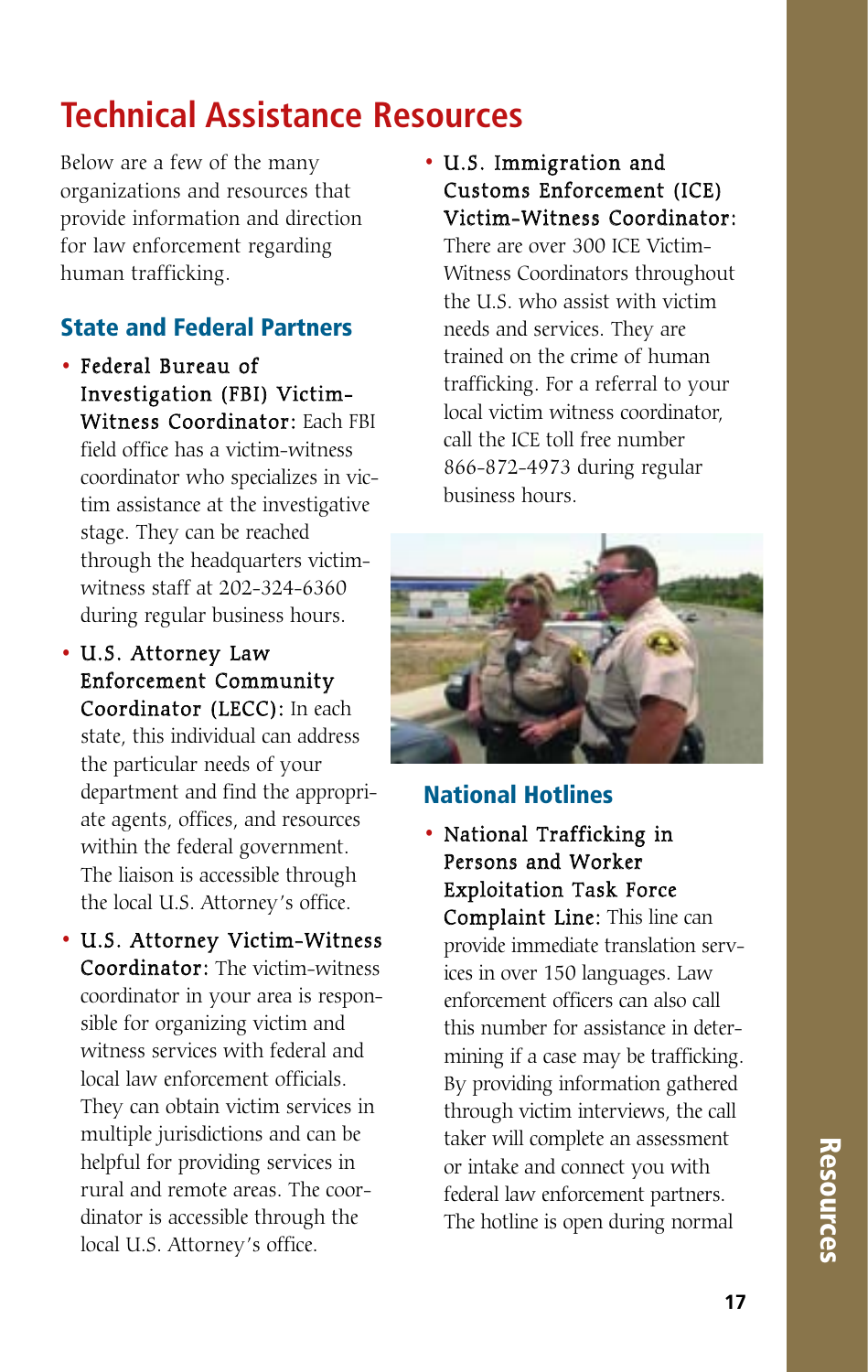business hours. If all lines are busy, leave a message and your call will be returned within 24 hours. Call 888-428-7581 or visit www.usdoj. gov/crt/crim/tpwetf.htm.

• Trafficking Information and Referral Hotline: Operated by the U.S. Department of Health and Human Services (HHS), this hotline can help you determine whether you may have a case of human trafficking and can identify local resources to assist victims. A dispatcher will be there to answer your call 24/7. HHS has created a tool kit for police on human trafficking. This tool kit includes awareness posters, a brochure for victims, and tips for identifying and interviewing potential victims. It can be ordered by phone or downloaded off their website. Call 888-373-7888 or visit www.acf.hhs.gov/trafficking.

## **Nonprofit Organizations**

• Coalition to Abolish Slavery and Trafficking (CAST): Based in Los Angeles, CAST provides a variety of services for victims including shelter, legal advocacy, medical care, translation, and counseling, as well as programs and trainings for community members and law enforcement. Call 213-365-1906 or visit www.castla.org for more information.

- Coalition of Immokalee Workers: This Florida-based organization focuses on labor rights. They have experience with victims of several large labor trafficking cases. Call 239-657-8311 for more information.
- Free the Slaves: Headquartered in Washington, D.C., this agency has offices and partnerships around the world. Their mission is to research the global phenomenon of trafficking and advocate against slavery worldwide. To contact, call 202-638-1865 or visit www.freetheslaves.net.
- The Freedom Network: This member-based organization links groups providing services in every region of the U.S. to trafficking victims. To contact, email freedomnetworkupdates@ yahoogroups.com or visit www.freedomnetworkusa.org.
- Polaris Project: Based in Washington, D.C., Polaris offers victim support services such as shelter, legal advocacy, case management, and interpretation. They also provide training and technical assistance. Polaris compiles monthly action alerts on current and pending state legislation which can be accessed by visiting www.polarisproject.org/polaris project/programs\_p3/State\_p3.htm. Call 202-745-1001 for more information.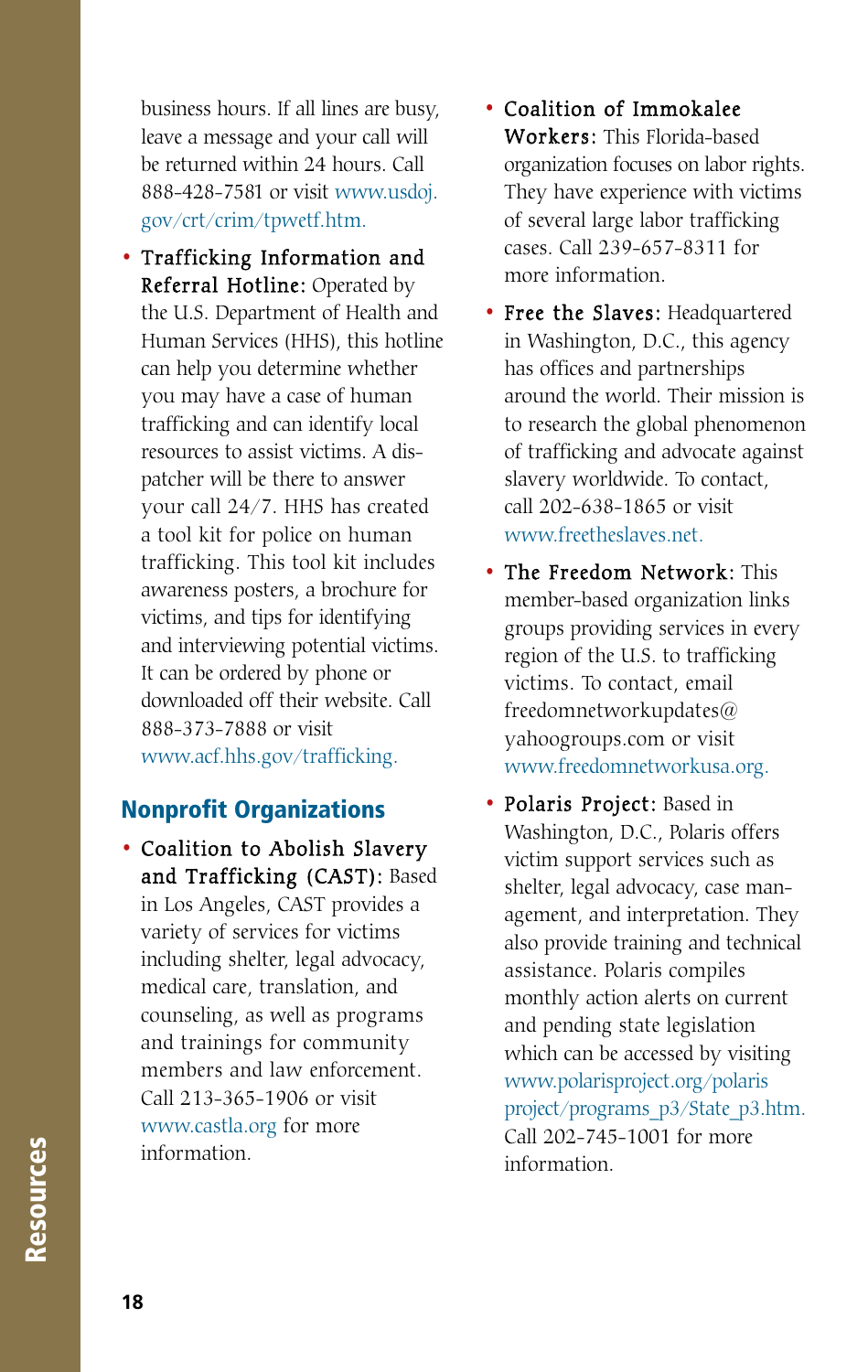• Safe Horizon: Based in New York, this agency supports victims of all forms of violence by providing a range of important services. Call 800-621-4673 for more information or visit www.safehorizon.org/ page.php?page=trafficking &nav=se\_trafficking.

## **Information**

- Bureau of Justice Assistance Task Force Grants: This grant program, designed especially to support local law enforcement and foster collaboration, made funds available to law enforcement agencies to start human trafficking task force in their communities. If a BJA task force has not already been established in your area, call 800-616-6500 to determine when additional opportunities for task force funding will be announced. Visit www.ojp.usdoj.gov/BJA.
- International Association of Chiefs of Police: This site provides a link to the IACP Human Trafficking roll-call training video and order forms for a hardcopy of this guidebook and video. The guidebook, in its entirety, is also available on the website in PDF form for downloading. Guidelines and model policies on several crimes of violence against women are also available for law enforcement. Call 1-800-The-IACP or visit www.theiacp.org/research/VAW PoliceResponse.html.
- Language Line: This service provides 24/7 interpretation services in over 260 languages and dialects. Please note this service is available per department at a cost; however, there are emergency service discounts available. Call 800-528-5888 for more information or visit www.languageline.com.

**"When I started cooperating with law enforcement, everything they promised me was true. I felt comfortable; I believe in them; I trust them. So I decided to go, to cooperate, to speak out, to help others who are not able to speak out because of fear."**

**"Esperanza", trafficking survivor, IACP 2006 video, The Crime of Human Trafficking: A Law Enforcement Guide.**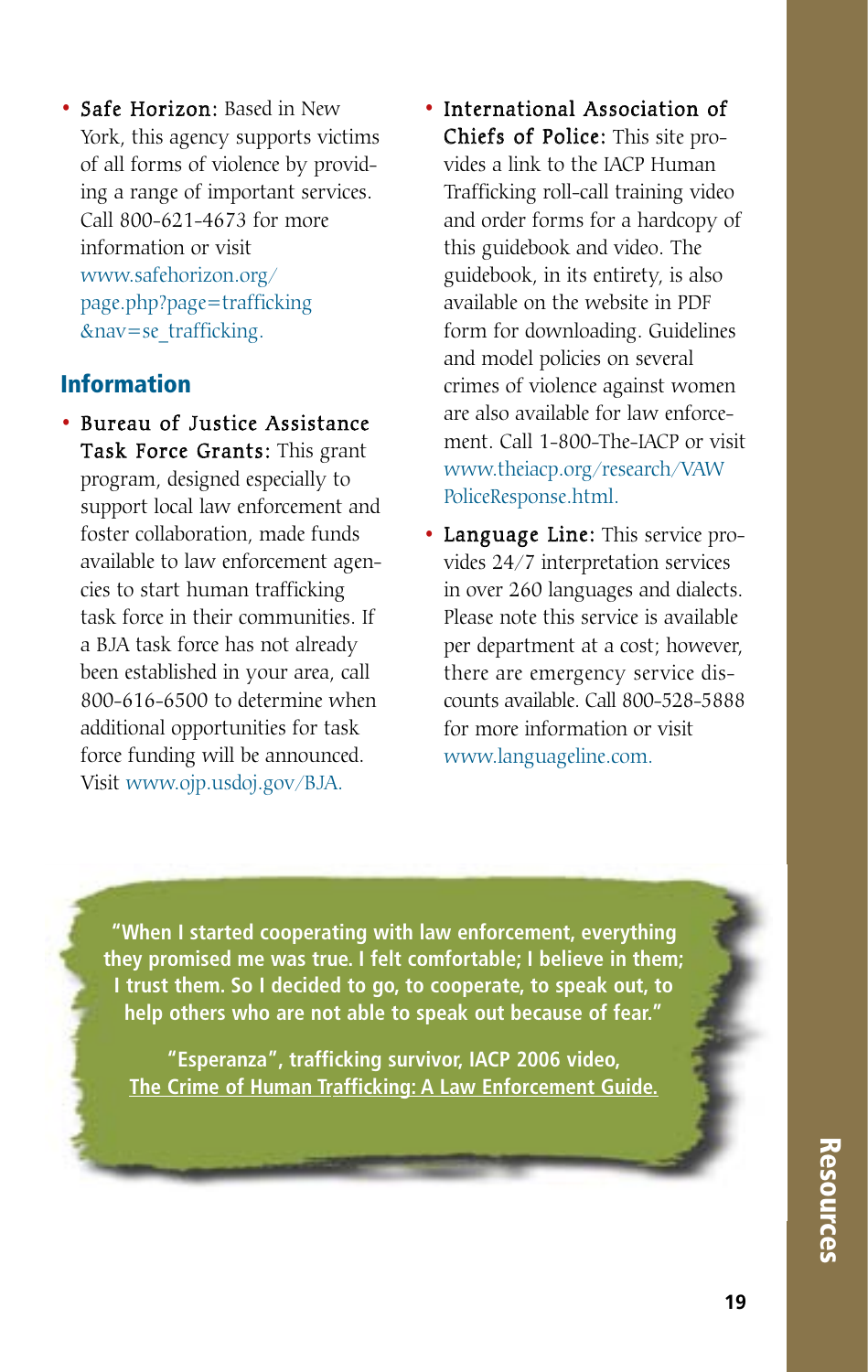- Office for Victims of Crime (OVC): While this office provides information and direction to victims of all forms of crime, they primarily fund state level agencies and programs designed to assist crime victims including those who have been trafficked. For more information, visit www.ojp. usdoj.gov/ovc/help/tip.htm.
- Office on Violence Against Women (OVW): This office provides grants and technical assistance for state and local law enforcement to develop effective criminal justice responses to violent crimes committed against women, including human trafficking. For more information, visit www.usdoj.gov/ovw/ index.html.

Newman, G. (2006). The Exploitation of Trafficked Women. Washington, D.C.: U.S. Department of Justice. p. 5.

iii Ibid.



ii U.S. Department of State (2006). Trafficking in Persons Report. Washington, D.C.: U.S. Department of State. p. 6.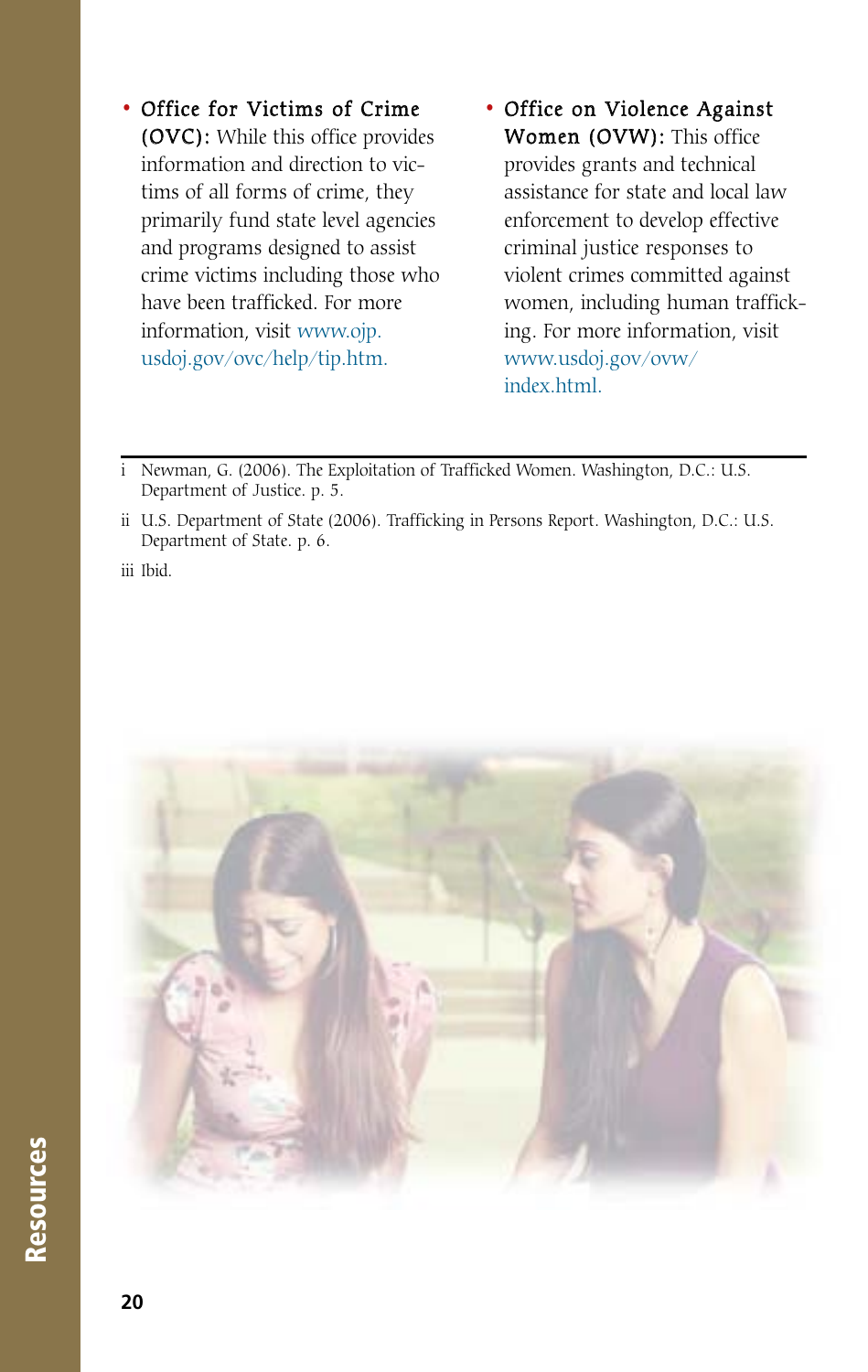# **To order To order additional copies free of charge, please email the IACP at stopviolence@theiacp.org.**

120

39

47

46

78

юз

40

51

56

68

вa

35

Obsir

110

45°W

29.67

110 M S

ó2

82

 $\partial_{\alpha}$ 

96

42

60

60

70

66

60

50

58

75

7194

۵R "B<sub>is</sub>

75 FN2+1/G6s

**°06.90** 

 $3.02'$ 

52

42

53

v

65

65

69

58)

45

к

66

75

**The guidebook, as well as the accompanying roll-call training video, may also be accessed through the IACP website (www.theiacp.org/research/VAWPoliceResponse.html).**

**This IACP guidebook may be freely reproduced.**

oŕ،

**105** 

 $101$ 

130

Clable Area

 $-120$ 

z

110

90

55%

130

G

 $\vec{65}$ 

72

śэ

 $\circ$ 

99

102

154

102

II6

58

 $21.40$ 

114

180

**Many** 

ї́43

م)<br>مو

98

 $\overline{101}$ 

106

73

116